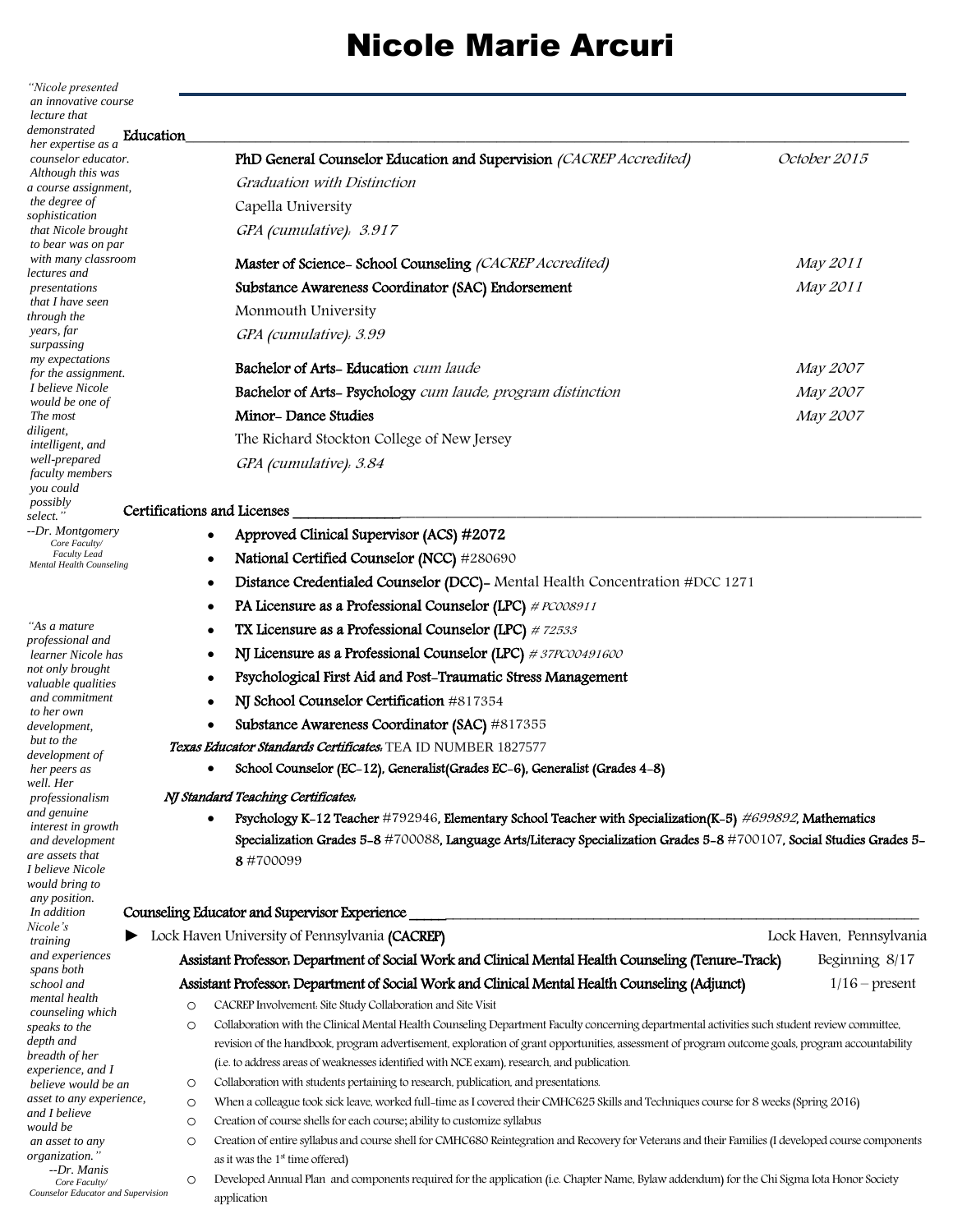Page 2

*flexibility and professionalism with unique situations that were present with the practicum group: rural and frontier areas; Native American populations; Learners differing opinions on AA while we had more than one learner in recovery currently utilizing AA; a learner undergoing cancer treatment. She learned how to navigate these complex ethical and legal issues and have an appropriate professional discussion according to the group's developmental level. She provided the learners what they needed in order to be successful...". -Dr. Klepper Core Faculty/ Counselor Educator & Supervision*

*"Nicole exhibited* 

*recognized by Capella faculty as a strong developing professional, with goals and a future vision for being a leader in the field of counselor education… I recommend Nicole for your consideration with pride, confidence and enthusiasm. As I said previously, I have come to know her personally as a positive and hopeful person, who exudes ]caring and interest in others, while also seeking to obtain high level knowledge and skills to be that "ideal counselor", and counseling student. -Dr. Bearce Core Faculty/ Counselor Educator & Supervision*

*Nicole has been* 

### Counseling Education and Supervision Experience (continued)

*►* Lock Haven University of Pennsylvania Lock Haven, Pennsylvania

#### Assistant Professor: Department of Social Work and Clinical Mental Health Counseling (Adjunct) 1/16 – present

- CMHC680 Reintegration and Recovery for Veterans and their Families: A review of the post-deployment stage and issues facing military veterans and their families during reintegration and recovery. Empirically supported techniques and interventions for veterans and their families will be analyzed. Issues facing military veterans and families once discharged will be discussed as well as advocacy processes to address challenges faced by the veteran population. Implications of vicarious trauma will be discussed along with individual and organizational strategies to mitigate the potential for vicarious trauma. 3.0 credit(s)
- CMHC630 Research and Evaluation: This course is designed to provide students with the skills and knowledge needed to critically evaluate research in the practice of clinical mental health counseling. The course will focus on research methods, statistical analyses; ethical and multicultural guidelines for conducting research, developing measurable outcomes to determine therapeutic effectiveness and models for evaluation of counseling services. Students will learn to critically evaluate research articles. 3.0 credit(s)
- CMHC660 Family and Couples Therapy: An introduction to family and couples therapy from a systemic perspective. Focus on current evidence-based models commonly used in counseling families and couples will be emphasized. Approaches to assessment and treatment planning as well as ethical, legal and professional issues will be covered. Student must be matriculated in the MS in Clinical Mental Health Counseling program or by permission of instructor. Prerequisites: CMHC605; CMHC610. 3.0 credit(s)
- CMHC625 Skills and Techniques in Mental Health Counseling: This course focuses on interpersonal and counseling skills and techniques that characterize successful counseling interactions within and across various theoretical models. Evidence-based counseling interventions will be emphasized. The importance of various components of counseling such as goal-setting, developing a treatment plan, dealing with resistance, referral, and termination will also be covered. Perquisites include: ADAC 610. 3.0 credit(s)
- CMHC665 Group Counseling: Provides didactic and experiential training in group counseling. Critical aspects of group processes and dynamics, including group formation, group stages, cohesion, norms, decision-making, and leading/co-leading will be emphasized. Issues related to confidentiality, client selection, ethics and diversity will be covered. Students will be introduced to and practice the skills required to lead counseling groups. Prerequisites: CMHC605; CMHC610; CMHC625.3.0 credit(s)
- CMHC 655 Advanced Counseling Skills: This course is designed to allow students to practice their newly developed differential diagnosis, treatment planning and counseling skills through role-playing case studies to get practice before entering the field in the practicum course. Direct supervision and feedback will enhance the student's abilities to become effective counselors. This class is limited to students enrolled in the Clinical Mental Health Counseling program. Pre-requisites are ADAC 605, 610, 615, 620, 625, and 650 (ADAC650 can be taken concurrently). 3.0 credit(s)

#### *►* Lock Haven University of Pennsylvania Lock Haven, Pennsylvania

### Instructor: Department of Social Work and Clinical Mental Health Counseling (Adjunct) 8/15 -12/15

CMHC660 Family and Couples Therapy: same description as previously noted above.

### *►* Capella University (Online & Face-to-Face Residencies) Minneapolis, Minnesota

### Instructor: School of Social and Behavioral Sciences (CACREP) 10/15 – present

- o Teach both Clinical Mental Health Counseling and School Counseling Courses
- o Collaboration with the Clinical Mental Health Counseling Department Faculty concerning course progress and student case management.
- o Collaboration with the Clinical Mental Health Counseling Department Fieldwork Faculty concerning practicum and internship requirements for CACREP and state licensure as well as case management of students.
- o Collaboration with the Clinical Mental Health Counseling Department Human Sexuality Faculty to ensure student understanding of material when emerged into an exploration of a controversial and personal topic.
- o Collaboration with the Clinical Mental Health Counseling Department Residency Faculty to provide students with the most effective on-site intensive clinical training experience.
- o Collaboration with the Clinical Mental Health Counseling Department Faculty concerning students beginning their first course as a master's level counseling student (Mental Clinical Health and School Counseling tracks). Work together to provide students with a supportive environment which encourages and fosters growth while also providing a great deal of assistance with locating and understanding available resources to support them to be successful graduate students.

o Collaboration with the Counselor Education and Supervision Department Faculty concerning research, presentation, and publication.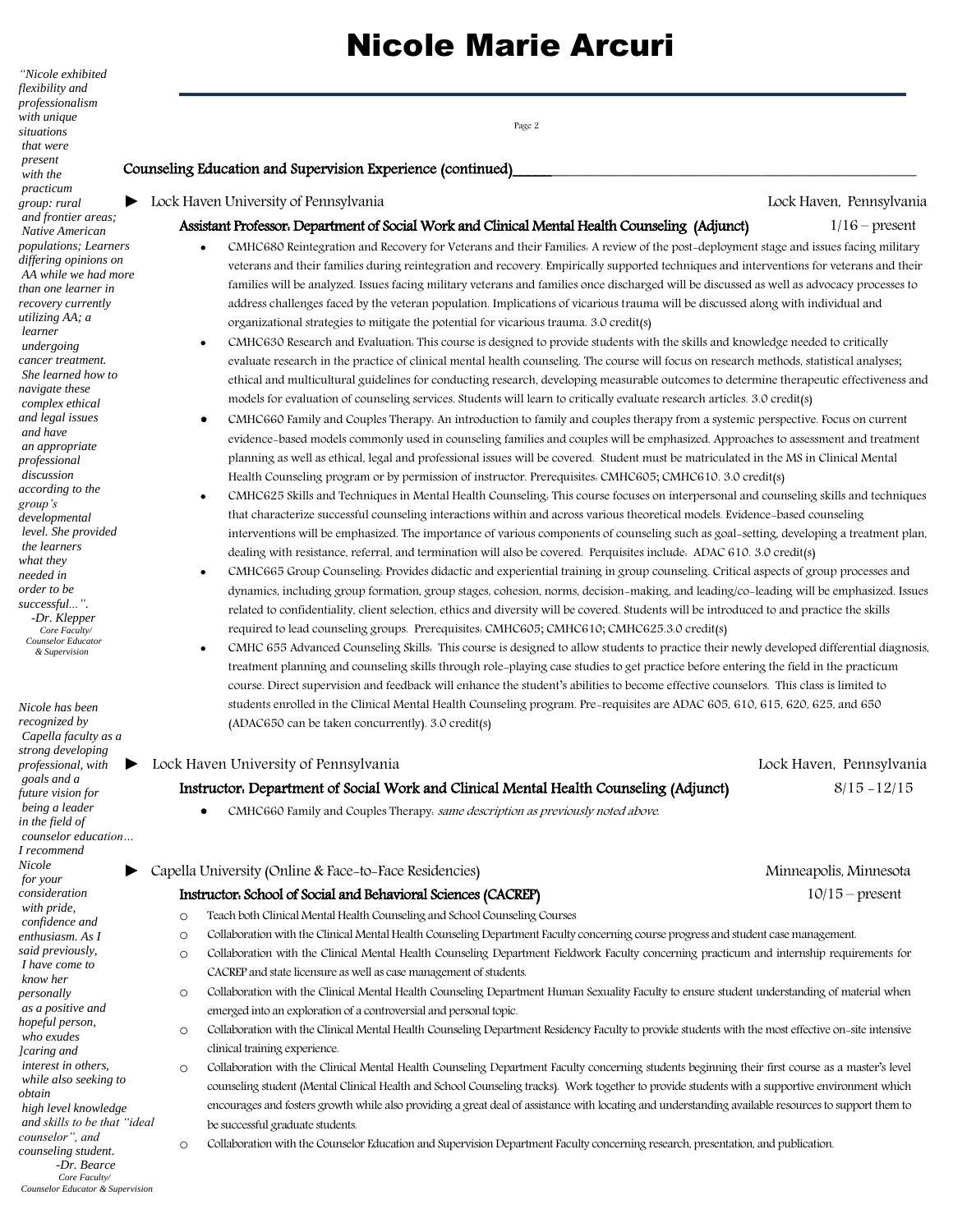*"Her judgment on the needs of individuals is always precise and her personality allows individuals to approach her concerning various issues…. .She has been very instrumental in addressing individual needs and promoting education within Flour Bluff ISD.· Her cheerful and can-do attitude outlines the type of counselor she is within the school district. She is a dedicated and loyal individual who strives to do her best and is willing to go the extra mile to make a difference in a student's life." -Dr. Needham Supervisor and Asst. Superintendent of Curriculum & Instruction*

*Interpersonally, Nicole is a strong, caring, and devoted scholar and teacher. She motivates her students to do well, but is not afraid to provide constructive and clear criticism. She has a vast knowledge of school counseling situations and cultures. As I have grown to know her personally, she is very concerned, but not over involved in the challenges of her students. She provides them with appropriate support, and when necessary, confrontation. Her skills are excellent in the area of counseling and supervision. She is well-grounded in CACREP standards and their implementation. Her knowledge of counseling ethics and legal issues is very exceptional. I believe that she would be an asset to any program. -Dr. Carmichael Core Faculty/ Counselor Educator & Supervision*

# Nicole Marie Arcuri

### Counseling Education and Supervision Experience (continued)

*►* Capella University Minneapolis, Minnesota

### Instructor: School of Social and Behavioral Sciences (CACREP) 10/15 – present

- COUNR5831 Mental Health Counseling residency Track 1: The first residency includes both a preparatory and follow-up online courseroom, and a residency face-to-face experience. You will participate in online courseroom activities to prepare yourself for the residency experience and to focus on developing clinical mental health counseling skills, including building therapeutic relationships, performing therapeutic assessments, understanding clients in crisis, and applying ethical and legal standards of practice. You will then complete a face-to-face residency experience that guides you as you integrate mental health counseling theories and methods with clinical practice. When you return from residency, you will engage in a 2-week online experience during which you will complete a preliminary treatment plan based on an assigned case study. Throughout the course, you will practice self-reflective activities that will culminate in the creation of a comprehensive professional and personal development plan. 4.0 credit(s)
- COUN6965 Applied Research and Evaluation in Mental: In this course, you will demonstrate proficiency in mental health counseling by applying learning from required courses to create a program evaluation plan in which you examine a theory-based mental health application. You will select appropriate research methods to assess client needs and evaluate client outcomes in counseling interventions and programs. You will also demonstrate your understanding of ethical and culturally relevant strategies for conducting, interpreting, and reporting results.4.0 credit(s)
- COUN5004 Survey of Research in Human Development for Professional Counselors: In this course, you will examine the benefits and challenges of online learning, review your field of specialization, explore theories of human development and behavior, explore career and work concepts for working with clients, and describe counseling practices that facilitate resilience and wellness over the lifespan. You will evaluate the roles of counselors working with children, adults, couples, and families during various life stages. In addition, you will explore the history and philosophy of the counseling profession. This course has been structured to help you build the skills, understanding, and habits that will help you throughout your program at Capella. Three learning themes are integrated throughout the course: knowledge of counseling, understanding of human growth and development, and development of academic skills. The activities in the course are designed to provide you with background and practice in all of these areas, and most of the units include study materials in all three areas. These pieces build together to promote a progression of knowledge and skill level. 4.0 credit(s)
- COUN5225 Human Sexuality: This course is designed to provide you with information and resources on the topic of human sexual development across the life span. Sexual functioning and sexual development tend to be critical to the human experience and are keenly tied to an individual's biological, psychological, sociological, and spiritual wellness. To the degree that an individual suffers in these domains is the degree that we likely can predict suffering in their sexual health. 4.0 credit(s)
- COUN6302 Mental Health Counseling Clinical Practicum: This clinical practicum is an online-directed, supervised field experience during which learners will have the opportunity to practice specific counseling skills, including interviewing, assessment, intervention, documentation, and consultation in a mental health counseling field setting. During this course, learners will be required to complete 100 hours of experience at your fieldwork site, including a minimum of 40 hours of face-to-face client contact and a minimum of 12 hours of individual or triadic supervision with your fieldwork site supervisor. Learners will also participate in weekly group supervision with your faculty instructor and peers. 4.0 credit(s)
- COUN6331 Mental Health Counseling Clinical Internship 1: This clinical practicum is an online-directed, supervised field experience. This is the first course in a sequence of clinical internship courses during which you will fulfill 600 total hours at a fieldwork site, including a minimum of 240 hours of face-to-face client contact. You must also complete a minimum of 12 hours of face-to-face on-site supervision with your approved site supervisor during each quarter of fieldwork and attend weekly phone or Adobe Connect group supervision meetings with your faculty supervisor and peers. 4.0 credit(s)
- COUN6332 Mental Health Counseling Clinical Internship II: This course is the second clinical internship course and consists of two segments that you will complete simultaneously: the online course, which includes group supervision, and your clinical field experience. In the online course component, you will have the opportunity to apply theoretical concepts and therapeutic principles from course readings to your clinical setting. In addition, through the online and group supervision components, you will develop productive and collaborative working relationships with other learners. Your discussions will facilitate the process for development of self-awareness, problem solving, and peer support, while serving as a place to integrate experiences from the clinical internship and the classroom. COUN6332 is the capstone course for the Mental Health Counseling program. 4.0 credit(s)
- COUN5238 Crisis Assessment and Intervention: This course presents crisis intervention and emergency management models and strategies used in the counseling field. Learners focus on developing the crisis intervention skills needed to provide counseling services in mental health settings in a timely, effective, and ethical manner. Learners also explore other related topics, including working with situational crises, assessing suicide and other risks, and supporting the implementation of emergency management plans. 4.0 credit(s)

Page 3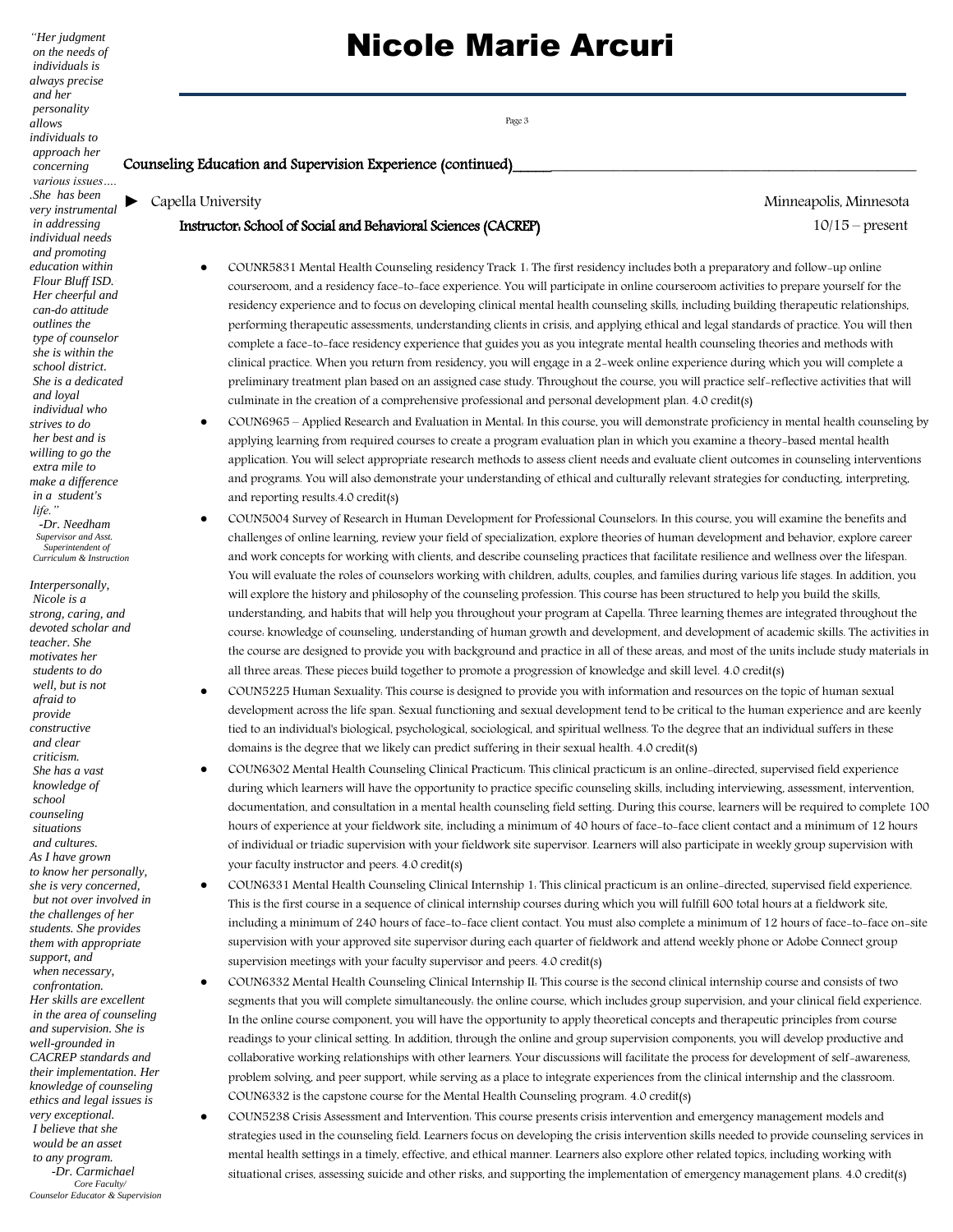| 'Ms.Arcuri has<br>worked very hard to                                                                                                                                                                                                                                                               |                                                                                                                                                                                                                                                                                                                                                                                                                                                                                                                                                                                                                                                                                                                                                                                                                                                                                                                                                                                                                                                                                                                |                        |  |
|-----------------------------------------------------------------------------------------------------------------------------------------------------------------------------------------------------------------------------------------------------------------------------------------------------|----------------------------------------------------------------------------------------------------------------------------------------------------------------------------------------------------------------------------------------------------------------------------------------------------------------------------------------------------------------------------------------------------------------------------------------------------------------------------------------------------------------------------------------------------------------------------------------------------------------------------------------------------------------------------------------------------------------------------------------------------------------------------------------------------------------------------------------------------------------------------------------------------------------------------------------------------------------------------------------------------------------------------------------------------------------------------------------------------------------|------------------------|--|
| develop<br>Solid working<br>relationships<br>with her students,                                                                                                                                                                                                                                     | Page 4                                                                                                                                                                                                                                                                                                                                                                                                                                                                                                                                                                                                                                                                                                                                                                                                                                                                                                                                                                                                                                                                                                         |                        |  |
| and displays<br>genuine care<br>and concern for<br>their well-being                                                                                                                                                                                                                                 | Counseling Education and Supervision Experience (continued)                                                                                                                                                                                                                                                                                                                                                                                                                                                                                                                                                                                                                                                                                                                                                                                                                                                                                                                                                                                                                                                    |                        |  |
| and progress.                                                                                                                                                                                                                                                                                       | Capella University                                                                                                                                                                                                                                                                                                                                                                                                                                                                                                                                                                                                                                                                                                                                                                                                                                                                                                                                                                                                                                                                                             | Minneapolis, Minnesota |  |
| She enjoys her<br>work, and shows an                                                                                                                                                                                                                                                                | Student Work Study Graduate Teaching Assistant. School of Social and Behavioral Sciences (CACREP)                                                                                                                                                                                                                                                                                                                                                                                                                                                                                                                                                                                                                                                                                                                                                                                                                                                                                                                                                                                                              | $07/15 - 9/15$         |  |
| obvious commitment<br>to not only her<br>profession, but also<br>to the success of                                                                                                                                                                                                                  | COUN5238 Crisis Assessment and Intervention. same description as previously noted above                                                                                                                                                                                                                                                                                                                                                                                                                                                                                                                                                                                                                                                                                                                                                                                                                                                                                                                                                                                                                        |                        |  |
| her students and<br>families                                                                                                                                                                                                                                                                        | Capella University                                                                                                                                                                                                                                                                                                                                                                                                                                                                                                                                                                                                                                                                                                                                                                                                                                                                                                                                                                                                                                                                                             | Minneapolis, Minnesota |  |
| alike.                                                                                                                                                                                                                                                                                              | Counselor Educator and Supervisor Intern. School of Social and Behavioral Sciences (CACREP)                                                                                                                                                                                                                                                                                                                                                                                                                                                                                                                                                                                                                                                                                                                                                                                                                                                                                                                                                                                                                    | $01/14 - 06/14$        |  |
| Ms. Arcuri's<br>happy and<br>positive attitude<br>helps her<br>connect and<br>bond with<br>the students<br>and staff in the<br>school. She is<br>approachable,<br>easy to interact with.<br>and has a good<br>sense of<br>humor that puts<br>things in<br>perspective."<br>-Jennifer<br>Clearwaters | Prepared for and attend all sessions; safeguarded student and their client's well-being; promoted ethical and legal ethical guidelines<br>Provided feedback each session, evaluated learner progress, formal and informal evaluation of each learner<br>$\bullet$<br>Reviewed client case notes and other materials for quality control purposes; co-supervised and co-taught<br>$\bullet$<br>Completed supervision record at each supervision session<br>٠<br>Was present and active with my teaching site supervisor and the MS learners in their cohort for the entire six day residency experience<br>$\bullet$<br>Promoted learning as well as engaged students in the learning process.<br>$\bullet$<br>Created a supportive learning environment which encouraged openness<br>٠<br>Invoked cognitive development for their students; challenged students' current way of knowing and encouraged openness to new<br>information to either assimilate or accommodate for<br>Counselor Educator and Supervisor Intern.<br>- Mental Health Counseling Clinical Internship II (COUN 6332)<br>$01/14 - 03/14$ |                        |  |
| Director of Guidance<br>Neptune HS                                                                                                                                                                                                                                                                  | - School Counseling Residency and 3 week courseroom- (COUNR 5911)                                                                                                                                                                                                                                                                                                                                                                                                                                                                                                                                                                                                                                                                                                                                                                                                                                                                                                                                                                                                                                              | $02/1/14 - 02/28/14$   |  |
|                                                                                                                                                                                                                                                                                                     | - Mental Health Counseling Clinical Practicum- (COUN 6302)                                                                                                                                                                                                                                                                                                                                                                                                                                                                                                                                                                                                                                                                                                                                                                                                                                                                                                                                                                                                                                                     | $04/14 - 06/14$        |  |
|                                                                                                                                                                                                                                                                                                     | Counselor Educator Intern.                                                                                                                                                                                                                                                                                                                                                                                                                                                                                                                                                                                                                                                                                                                                                                                                                                                                                                                                                                                                                                                                                     |                        |  |
|                                                                                                                                                                                                                                                                                                     | - Foundations of Addiction and Addictive Behavior- (COUN 5108)                                                                                                                                                                                                                                                                                                                                                                                                                                                                                                                                                                                                                                                                                                                                                                                                                                                                                                                                                                                                                                                 | $01/14 - 03/14$        |  |
| "Ms. Arcuri<br>worked<br>well with her<br>students. Her<br>methods have                                                                                                                                                                                                                             | - School Counseling Pre-Practicum Course- (COUN 5911)                                                                                                                                                                                                                                                                                                                                                                                                                                                                                                                                                                                                                                                                                                                                                                                                                                                                                                                                                                                                                                                          | $04/14 - 06/14$        |  |

### *with the group of* Counseling Experience \_\_\_\_\_\_\_\_\_\_\_\_\_\_\_\_\_\_\_\_\_\_\_\_\_\_\_\_\_\_\_\_\_\_\_\_\_\_\_\_\_\_\_\_\_\_\_\_\_\_\_\_\_\_\_\_\_\_\_\_\_\_\_\_\_\_\_\_\_\_\_\_\_\_\_\_\_\_\_\_\_\_\_\_\_\_

- *►* Magellan Healthcare National- DoD (Office in Maryland Heights, MO) Military and Family Life Counseling Program Counselor and Equation 1886 16 – present
	- Magellan has a contract with the Department of Defense to deliver the Military & Family Life Counseling (MFLC) program for portions of the continental U.S. The MFLC program provides short-term, situational, problem-solving, non-medical, "walk-around" life counseling services to active duty military members serving in all branches of the military, as well as the National Guard and Reserves, and their family members. Magellan also administers the Child and Youth Behavioral Counseling Program, an extension of MFLC specifically for young family members.

• Provider for Magellan On-Demand and Surge assignments

- -Surge Assignments: Service members and their families may need immediate and additional support when natural disasters and crises strike or military contingencies and deployment challenges surface. Surge support consists of military and family life counselors assisting service members and their families through challenging times to enhance operational and family readiness. A surge is a flexible, timely and tailored service delivery option through the Military and Family Life Counseling Program, which augments the military support programs currently in place.
- -On-Demand Assignments: On-demand support is a flexible service delivery option that is ideal for service members and their families who do not live near an installation. Counseling, briefings and presentations are offered services.

*only me but to all the children she came in contact with… she took a great deal of pride in her work… " -Nancy Sanders School Counselor* 

 *Manasquan ES*

*"…an asset to not*

*proven effective*

*high risk students." -Jamie Tuzeneu School Counselor Neptune Middle School*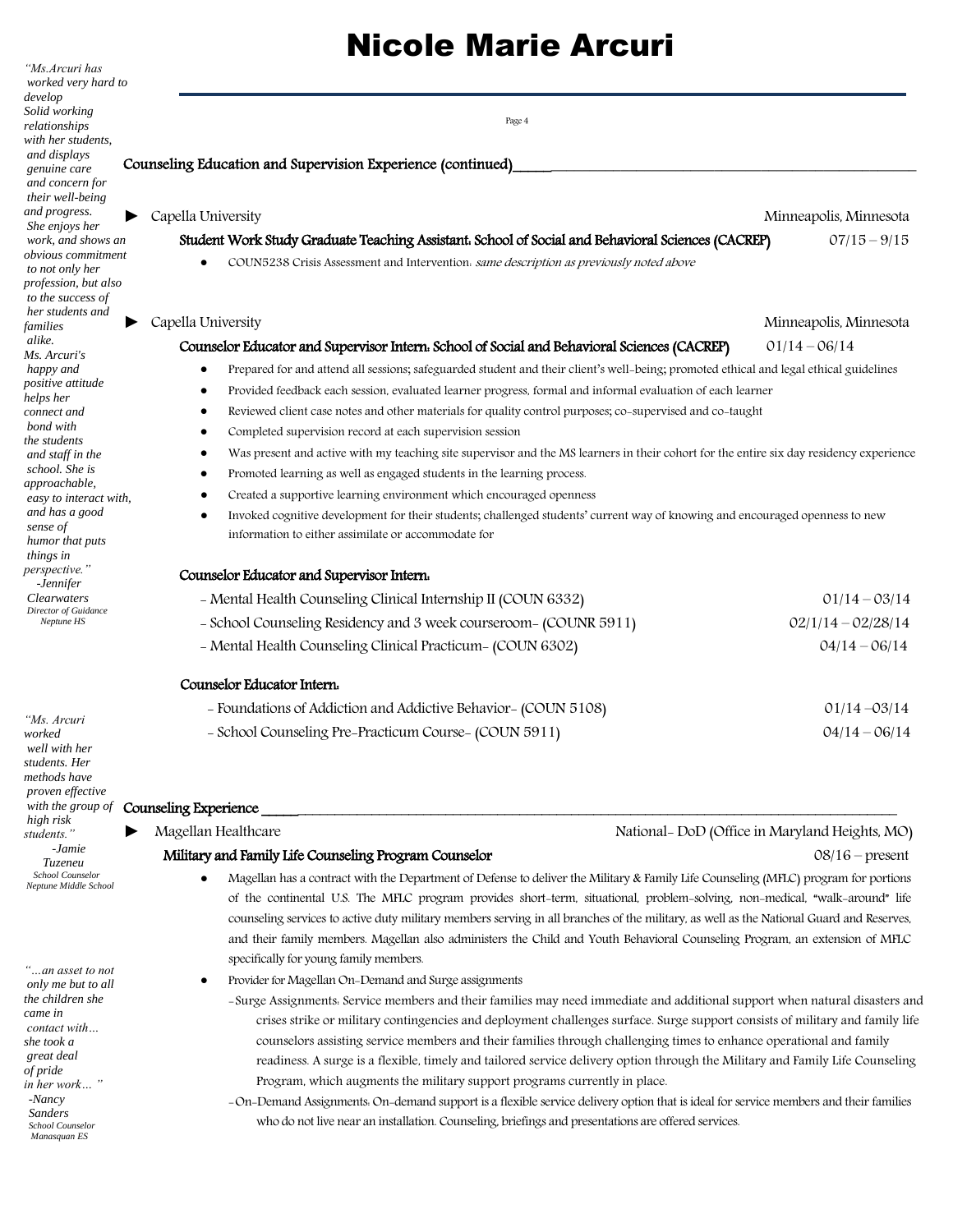| to be a highly                                 |                                                                                                                                                       |                    |  |  |
|------------------------------------------------|-------------------------------------------------------------------------------------------------------------------------------------------------------|--------------------|--|--|
| effective school<br>counselor. She             |                                                                                                                                                       |                    |  |  |
| designs and                                    | Page 5                                                                                                                                                |                    |  |  |
| creates                                        |                                                                                                                                                       |                    |  |  |
| programs<br>that meet                          | Counseling Experience (continued)                                                                                                                     |                    |  |  |
| the needs                                      |                                                                                                                                                       |                    |  |  |
| of all the Green                               | Flour Bluff Independent School District                                                                                                               | Corpus Christi, TX |  |  |
| Grove students.<br>Over the                    | District Military Liaison Counselor and Dyslexia Evaluator                                                                                            | $08/15 - 6/16$     |  |  |
| short time she                                 | DoDEA District Military Liaison Counselor                                                                                                             | $08/13 - 6/15$     |  |  |
| has been at the<br><b>Green Grove</b>          | Facilitate Individual and Group Counseling; work with families (Utilize School counseling certificate and LPC)<br>٠                                   |                    |  |  |
| School she                                     | Advocate for military children and Educate school counselors concerning the unique needs of this population at their campuses                         |                    |  |  |
| has redesigned<br>and rejuvenated              | Provide support services for students and their families, including transitioning, deployment, military lifestyle, wounded warrior, etc.<br>٠         |                    |  |  |
| the guidance                                   | Provide crisis services; Collaborate with outside agencies; Actively promote programs which empower military children and their families              |                    |  |  |
| programs."<br>-James Nulle                     | Collaboration for interdisciplinary team approaches with Corpus Christi Vet Center, Fleet and Family, Employee Assistance Program (EAP) at            |                    |  |  |
| Principal<br>Green Grove                       | NAS-CC, Exceptional Family Member Program (EFMP) with MilitaryOneSource, Navy Health Clinic, etc.                                                     |                    |  |  |
|                                                | Provide support services which bring awareness to the community about military life; ex. Community and staff presentations<br>٠                       |                    |  |  |
|                                                | Collaboration with CYB-MFL and various NAS-CC support services; act as a Informational/Resource and Presenter                                         |                    |  |  |
| "She was                                       | Collaborate with Administration, RTI campus stakeholders, the ARD team, the counseling department, teachers, parents, and other district              |                    |  |  |
| consistent, fair, and                          | services to provide a comprehensive program which meets students' present needs and provides communication with all stakeholders                      |                    |  |  |
| firm-students enjoyed<br>coming to hershe will | Collect and report student data to provide basis and grounding for the grant<br>٠                                                                     |                    |  |  |
| truly be an asset to your                      | Create an open and collaborative program in which all stakeholders receive educational information, support, and understanding<br>٠                   |                    |  |  |
| children"<br>-John Perillo                     | Administer and facilitate standardized testing. ex. State assessments, Dyslexia, ESL, GT                                                              |                    |  |  |
| Principal<br>Rahway MS                         | Advise the JH Junior Student to Student (JS2S) program; Coordinate the monthly Family Involvement Contest with community donations                    |                    |  |  |
|                                                | Creator of Suicidal/Homicidal & Self-Harm District procedures in collaboration with District attorney; Suicide Awareness & Intervention Trainer       |                    |  |  |
| "Miss Arcuri                                   | Administer Dyslexia Testing and evaluate students within the district for Dyslexia; Train all district staff and parents on signs and symptoms        |                    |  |  |
| is very hard-                                  |                                                                                                                                                       |                    |  |  |
| working and                                    | Christus Spohn Memorial Hospital                                                                                                                      | Corpus Christi, TX |  |  |
| dedicated Her<br>willingness to                | Psychological Assessment Counselor Intern (PAS Unit)                                                                                                  | $10/13 - 6/14$     |  |  |
| work<br>collaboratively                        |                                                                                                                                                       |                    |  |  |
| with her                                       | Assessed patients, identified core problems and DSM diagnosis; managed case notes and compiled report to present to Psychiatrist                      |                    |  |  |
| colleagues in                                  | Collaborated assessment determination with MHMR, case managers, doctors, etc.<br>$\bullet$                                                            |                    |  |  |
| addressing the<br>needs of all                 | Facilitated Individual, Group, and Family Counseling                                                                                                  |                    |  |  |
| their students is                              | Aided involuntarily and voluntarily processes within the PAS unit                                                                                     |                    |  |  |
| commendable  "<br>-Colleen Graziano            | Completed reports utilizing the Meditech Data System                                                                                                  |                    |  |  |
| Principal Manasquan ES                         | Cooperated with police for such issues as warrants; worked with clients regarding impeding current and pending legality situations                    |                    |  |  |
|                                                | Neptune High School (grades 9-12) and Neptune Middle School Home Liaison (grade 6-8)                                                                  | Neptune, NJ        |  |  |
| "Dr. Arcuri is<br>probably the most            | Substance Awareness Coordinator, School Counselor, and Anti-Bullying Specialist                                                                       | $09/12 - 06/2013$  |  |  |
| prepared                                       | Facilitated drug and alcohol counseling; Counsel students individually and as a group; Collect and report student counseling service data             |                    |  |  |
| and active<br>professor                        | Educated school district staff concerning substance abuse issues, signs and symptoms, as well as collaborate concerning referrals; where<br>$\bullet$ |                    |  |  |
| that I know. She                               | necessary and appropriate, cooperate with juvenile justice officials in the rendering of substance abuse treatment services                           |                    |  |  |
| always makes<br>sure to respond                | Served as an informational resource for substance abuse curriculum development and instruction especially with the health classes<br>٠                |                    |  |  |
| to discussions                                 | Provided crisis services; Collaborate with outside agencies; Actively promote programs to combat substance abuse (Natural High)<br>$\bullet$          |                    |  |  |
| and provides us                                | Encouraged being drug-free as well as education in regards to prevention, intervention, treatment services, as well as after-care<br>٠                |                    |  |  |
| with questions to<br>make us think             | Student Staff Support Team (SSST)/(I&RS) member and communicated with all educational stakeholders<br>٠                                               |                    |  |  |
| deeper or explore<br>thar avanuas te           | Developer and coordinator of the Naturally High on Life Character Club-NHS students turnkey Character Ed. Programs to 5 elementary schools<br>٠       |                    |  |  |

- Coordinated assemblies, character trait month events, Red Ribbon week, School Violence Prevention Week (Director of "Bang, Bang, You're Dead" Play), Week of Respect, etc.
	- Investigated and created appropriate supportive plans for Harassment, Intimidation, and Bullying Cases
- Examiner for HSPA, PSATs, SATs; Scheduling duties
- Provided Home-based academic counseling for Neptune Middle School Students and their families after-school

*"Ms. Arcuri has proven herself*

*"Dr. Ar*  $probab$ prepare and act *profess that I kn*  $always$ *sure to* to discu and pro *with*  $q$ *make us*  $deeper$ *other avenues to help expand our knowledge base." -Student Opinion of Instruction Survey: Fall 2015 Semester-Family and Couples Therapy*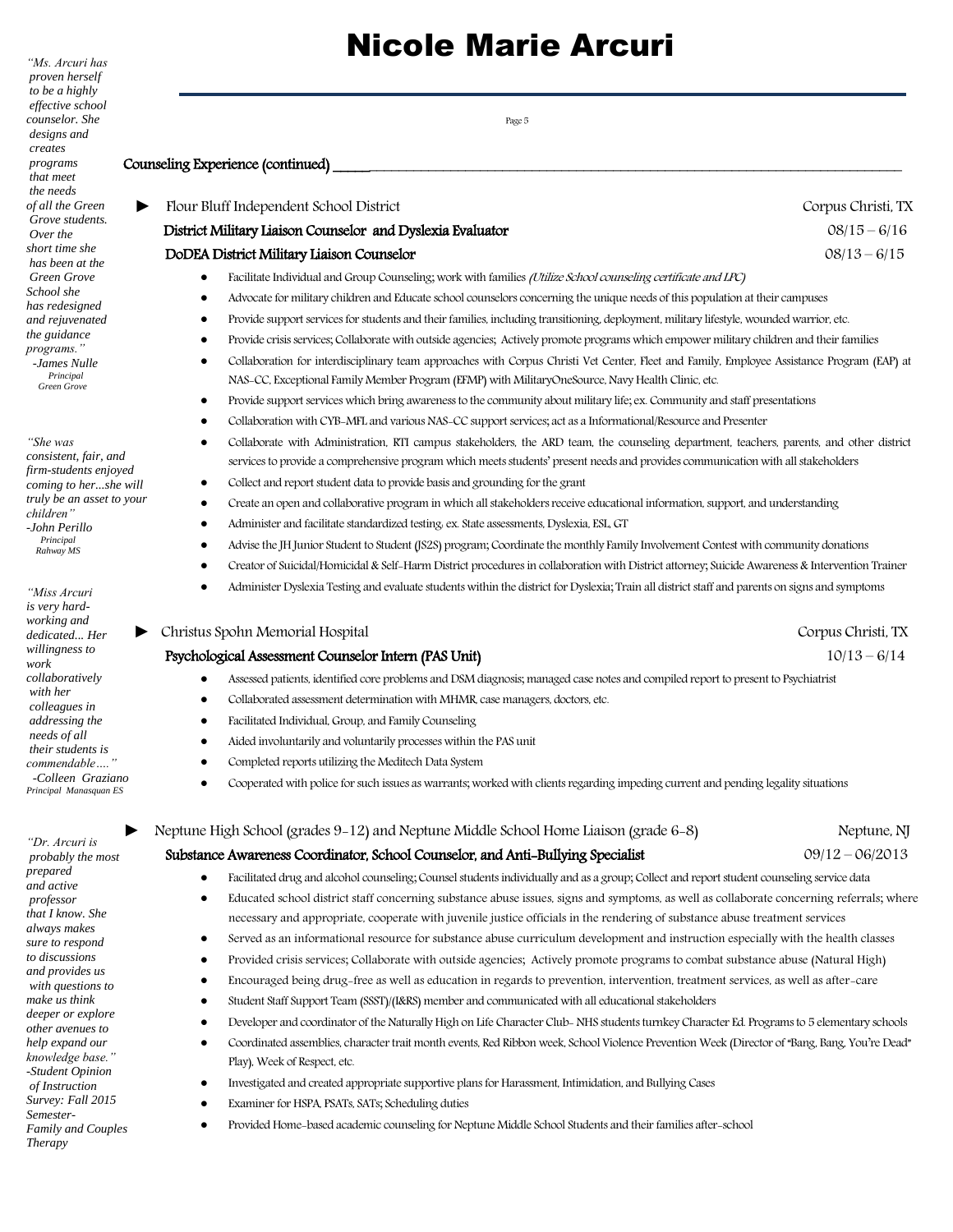*"She provides her students with a stimulating learning environment. She has a strong knowledge in her field and is always willing to share with her students. Critical to the success of any online class, Professor Arcuri appears to provide her students with ample opportunities for engagement and discussion. Her class is well structured with expectations and assignments clearly articulated." -Dr. Stephen Neun Dean of the College of Business, Information*  $Systems, & Human Servi$  *(Fall15 Evaluation)*

*"Dr. A has been an outstanding educator throughout the experience. Always pushing us and always challenging us. There is no monetary value you that one could pla on this learning*   $experience with$ *hexperience with here. Providing feedback that pointed out are which needed improvement, as v as, areas where w had strengths allo us as students to reflect on what we were doing and*  where we needed *make changes for future. She was always the professional and*   $always$  *reminding to think in a*   $professional$  mann *(not just as if we were in a class*   $room$ ). Overall she *left me personally feeling like I am a professional and that I could* 

*carry the experience of residency with me and act as a professional." -Student Opinion of Instruction Survey: Summer 2016 Quarter-Advanced Mental Health Counseling Approaches and Interventions: Residential Colloquium*

*Track 1*

# Nicole Marie Arcuri

Page 6

### Counseling Experience (continued)

### *►* Green Grove School (grades PreK-5) Neptune, NJ

### School Counselor and Anti-Bullying Specialist 09/11 – 06/12

- Counseled students individually and as a group; Provided crisis services; Collected and report student counseling service data
- Taught classroom guidance lessons for various topics and all grade levels
- Chair of the Student Staff Support Team (SSST)/(I&RS) and communicate with all educational stakeholders
- Developer and coordinator of a Peer Mentoring Program with Neptune High School Peer Leaders; Developer and supervisor of a 5<sup>th</sup> grade Pals character program and PAL system (older and younger student)
- Coordinated assemblies, character trait month events, Red Ribbon week, American Education week, Created November's Giving Back Program (partnered with McDonalds), and Prevention First Life Skills Program Partnership for 5<sup>th</sup> grade and K, etc.
- Investigated and created appropriate supportive plans for Harassment, Intimidation, and Bullying Cases
- Researched referrals and make according to student and family needs; Collaborated with outside agencies to create a large support group for students and their families; Designated Homeless Liaison
- Coordinated state testing (NJ ASK for grades 3-5); Presenter for the Share Fair Professional Development

### Counseling Fieldwork \_\_\_\_\_\_\_\_\_\_\_\_\_\_\_\_\_\_\_\_\_\_\_\_\_\_\_\_\_\_\_\_\_\_\_\_\_\_\_\_\_\_\_\_\_\_\_\_\_\_\_\_\_\_\_\_\_\_\_\_\_\_\_\_\_\_\_\_\_\_\_\_\_\_\_\_\_\_\_\_\_\_\_\_\_\_\_

| ▶          | Toms River High School South (grades 9-12)<br>Toms River, NJ                                                                                        |                 |  |
|------------|-----------------------------------------------------------------------------------------------------------------------------------------------------|-----------------|--|
| эu<br>ıce  | <b>SAC</b> Internship                                                                                                                               | $01/11 - 04/11$ |  |
|            | Evaluated students for substance use, monitor, and make referrals to outside agencies for treatment and medical evaluations                         |                 |  |
| er.<br>сk  | Communicated with treatment centers, private service providers, agencies, guidance, administrators, probation officials, student, and family        |                 |  |
| reas       | Developed school work and counseling plans for Prevention, Intervention, Treatment, and After-Care scenarios<br>$\bullet$                           |                 |  |
| vell       | Counseled students individually and as a group; Collect and report student assistance service data                                                  |                 |  |
| чe<br>wed  | Participant of D.A.R.T. (Developing Alcohol Responsibility Together), T.E.A.M. (Together Everyone Achieves More), OSAC (Ocean County)               |                 |  |
| P,         | Neptune Middle School (grades 6-8)                                                                                                                  | Neptune, NJ     |  |
|            | School Counselor Internship I and Internship II                                                                                                     | $10/10 - 04/11$ |  |
| to<br>the  | Counseled students (individually and group); Collected and reported student counseling service data; Implemented individualized programs            |                 |  |
|            | Taught bully prevention, peer pressure, responsibility, and middle school transition (created lessons); career exploration and scheduling services  |                 |  |
|            | Collaborated with Student Support Services Team, teachers, and parents to provide modifications and interventions for students                      |                 |  |
| us         | Consulted frequently with fellow school counselors, Child study team, supervisors, and principals and Led Parent Conferences                        |                 |  |
| rer        | PowerSchool full access experience including the parent portal; team participation in creation of 2011 master and NJ ASK schedule                   |                 |  |
| $\epsilon$ | Rahway Day Care Center (grades K-8)                                                                                                                 | Rahway, NJ      |  |
|            | School Counselor Internship I                                                                                                                       | $09/10 - 10/10$ |  |
|            | Counseled students individually and as a group                                                                                                      |                 |  |
|            | Taught classes. bully prevention, peer pressure, character education, emotional expression, and middle school transition (created all lesson plans) |                 |  |
|            | Manasquan Elementary School (grades K-8)                                                                                                            | Manasquan, NJ   |  |
|            | School Counselor Practicum. 100 hours                                                                                                               | $01/10 - 05/10$ |  |
|            | Counseled students individually and as a group; Taught classes about bully prevention                                                               |                 |  |
|            | Collaborated with I&RS team, teachers, and parents to provide modifications and interventions for students; Genesis full access experience          |                 |  |
|            | Attended Prof. development. "15 Minute Child Break", "Primary Focus. Character Counts", and "DIRT"                                                  |                 |  |

- 
- Volunteer Character Club Advisor (created all lesson plans) and Homework Club Advisor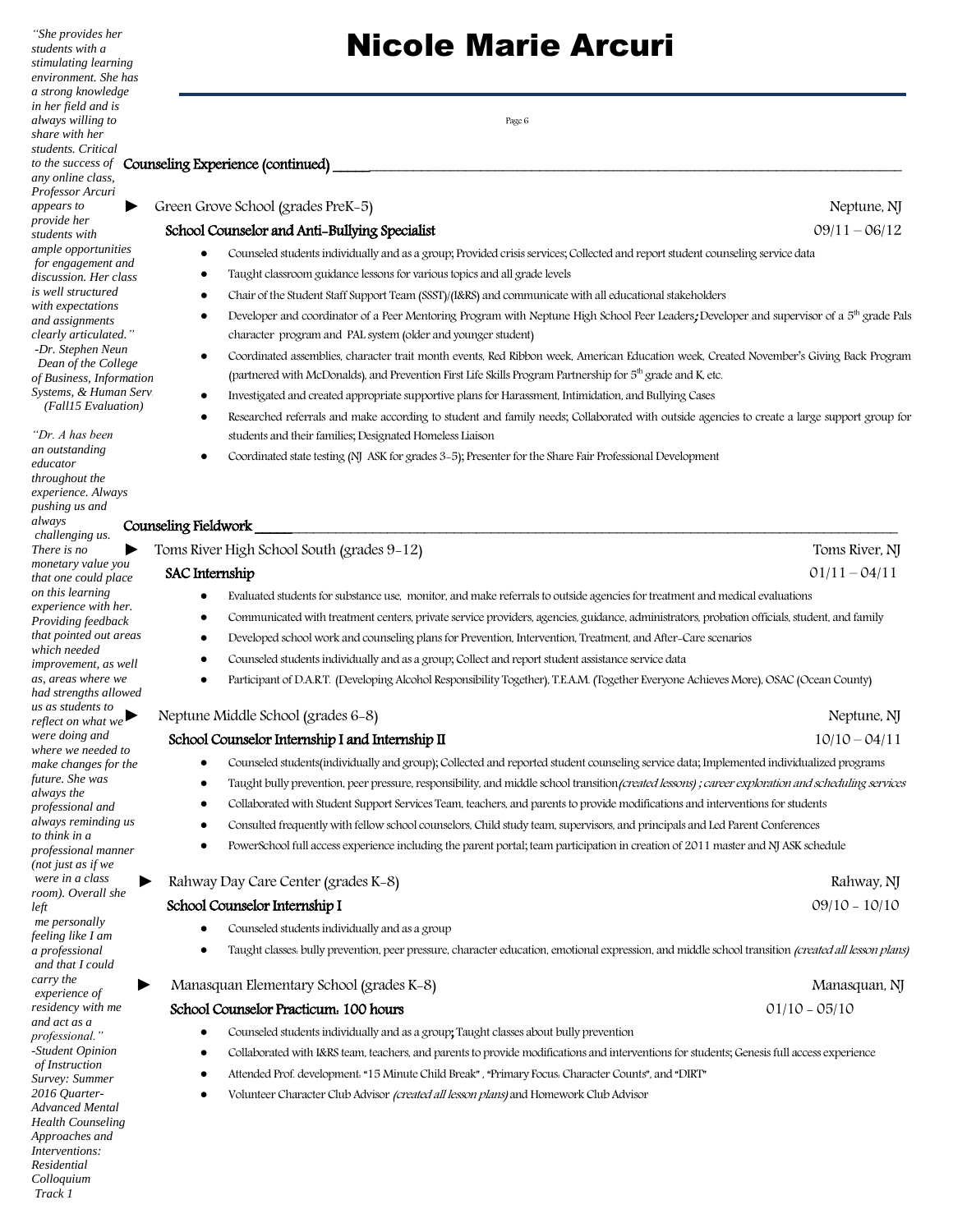| $\lq$ have<br>witnessed              |                                                                                                                                                     |                 |
|--------------------------------------|-----------------------------------------------------------------------------------------------------------------------------------------------------|-----------------|
| Nicole's                             |                                                                                                                                                     |                 |
| teamwork<br>skills,                  | Page 7                                                                                                                                              |                 |
| academic                             |                                                                                                                                                     |                 |
| collaboration,<br>clinical           | Teaching Experience                                                                                                                                 |                 |
| sensitivity and                      | Manasquan Elementary School                                                                                                                         | Manasquan, NJ   |
| strengths, ethical<br>knowledge, and | $5th$ grade L.A. and Math (L.A. & S.S. 08-09)                                                                                                       | $09/08 - 06/10$ |
| enthusiasm and                       | Differentiated instruction for the inclusion classrooms and made modifications for special needs students                                           |                 |
| commitment to the                    | Communicated with parents frequently. letters, personally detailed progress reports, email, meetings, and phone                                     |                 |
| <i>profession.</i><br>Nicole has     | Incorporated Technology with Activboard, Web Quests, Storybook Weaver, research reports, laptop cart interactive sites, and the school website<br>٠ |                 |
| demonstrated                         | Collaborated with various teachers in reference to Unit projects. Example. Madame' Manasquan's Wax Museum<br>٠                                      |                 |
| a willingness<br>and capacity        | Director of the Drama Club- Performance. Willy Wonka Jr.<br>٠                                                                                       |                 |
| to provide                           | Summer Enrichment Program Teacher: Geography, Drama I and II, Dance I and II<br>٠                                                                   |                 |
| leadership<br>in working with        | "Project Awakening" Teacher: Bridge Building; PTO member and organized Scholastic Book Orders<br>٠                                                  |                 |
| her peers<br>and with                | Rahway Middle School                                                                                                                                | Rahway, NJ      |
| <i>faculty.</i>                      | 6 <sup>th</sup> grade Language Arts                                                                                                                 | $09/07 - 06/08$ |
| She has<br>consistently              | Differentiated instruction for the inclusion classrooms and made modifications for special needs students.                                          |                 |
| demonstrated an                      | Communicated with parents frequently. letters, personally detailed progress reports, email, meetings, and phone<br>٠                                |                 |
| incredible                           | Incorporated Technology with Storybook Weaver, search engine research, research reports, and the school website<br>٠                                |                 |
| work ethic<br>and drive              | Collaborated with various teachers in reference to Unit projects                                                                                    |                 |
| that will                            | Proposed a Dance Club and was appointed as its Advisor. 52 students<br>٠                                                                            |                 |
| serve her<br>well                    | Drama assistant and choreographer for the School Play, Willy Wonka Jr.<br>$\bullet$                                                                 |                 |
| <i>in completing</i>                 | Pre-AP 6 <sup>th</sup> Grade LA. Taught a pre-Advanced Placement course before and after school as well as three Saturdays                          |                 |
| her doctoral                         | Advocacy Program mentor, Volunteer Chaperone for School Dances, PTO member, and organized Scholastic Book Orders                                    |                 |
| program and<br>in her career.        |                                                                                                                                                     |                 |
|                                      | Professional Memberships/Honors/ etc.                                                                                                               |                 |
| I recommend<br>Nicole for your       | American Counseling Association (ACA) 2014 Capella University Doctoral Ethics Team<br>٠                                                             |                 |
| consideration                        | American Counseling Association (ACA)(2008-present)<br>٠                                                                                            |                 |
| with pride,<br>confidence            | National Board of Certified Counselors (NBCC)(2011-present)<br>٠                                                                                    |                 |
| and                                  | Association for Counselor Education and Supervision (2014–present)<br>٠                                                                             |                 |
| enthusiasm.<br>As I said             | Texas Counseling Association (TCA)(2013-present)<br>٠                                                                                               |                 |
| <i>previously, I</i>                 | Military Child Education Coalition (MCEC)(2013-present)                                                                                             |                 |
| have come                            | Southern Association for Counselor Education and Supervision (2014–present) (SACES)                                                                 |                 |
| to know her<br>personally as         | North Atlantic Region Association for Counselor Education and Supervision (NARACES) (2014-present)<br>٠                                             |                 |
| a positive and                       | Texas Association for Counselor Education and Supervision (TACES) (2014-present)<br>٠                                                               |                 |
| hopeful person,<br>who exudes        | Pennsylvania Counselor Association (PCA) (2016-present)<br>٠                                                                                        |                 |
| caring and                           |                                                                                                                                                     |                 |
| interest in<br>others, while         | Pennsylvania Association for Counselor Education and Supervision (PACES) (2016-present)<br>٠                                                        |                 |
| also seeking                         | New Jersey School Counselor Association (NJSCA)(2008-2013)<br>٠                                                                                     |                 |
| to obtain                            | Association of Student Professionals-NJ (ASAP-NJ)(2011-2013)<br>٠                                                                                   |                 |
| high level<br>knowledge              | Chi Sigma Iota (Counseling Honor Society 2010-present), Psi Chi (Psychology Honor Society 2004-2007)<br>٠                                           |                 |
| and skills to                        | Order of Omega (Fraternity National Honor Society)<br>٠                                                                                             |                 |
| be that<br>"ideal                    | Delta Delta Delta Sorority (Social Event Chair 2005-2006)<br>٠                                                                                      |                 |
| counselor",                          | Successfully passed the Counselor Preparation Comprehensive Examination (2010) & The National Counselor Examination<br>٠                            |                 |
| and                                  | (2011), Doctoral Comprehensive Examinations (July 2013)                                                                                             |                 |
| counseling<br>student."              | Active Cancer Awareness participant at local and national events<br>٠                                                                               |                 |
| -Dr. Jeri                            | Active Corpus Christi Road Runner Member; involved in multiple 5Ks-1/2 marathons which benefiting worthy causes local and<br>٠                      |                 |
| Ellis<br>Core Faculty/               | national                                                                                                                                            |                 |
| Counselor Educator<br>& Supervision  |                                                                                                                                                     |                 |
|                                      |                                                                                                                                                     |                 |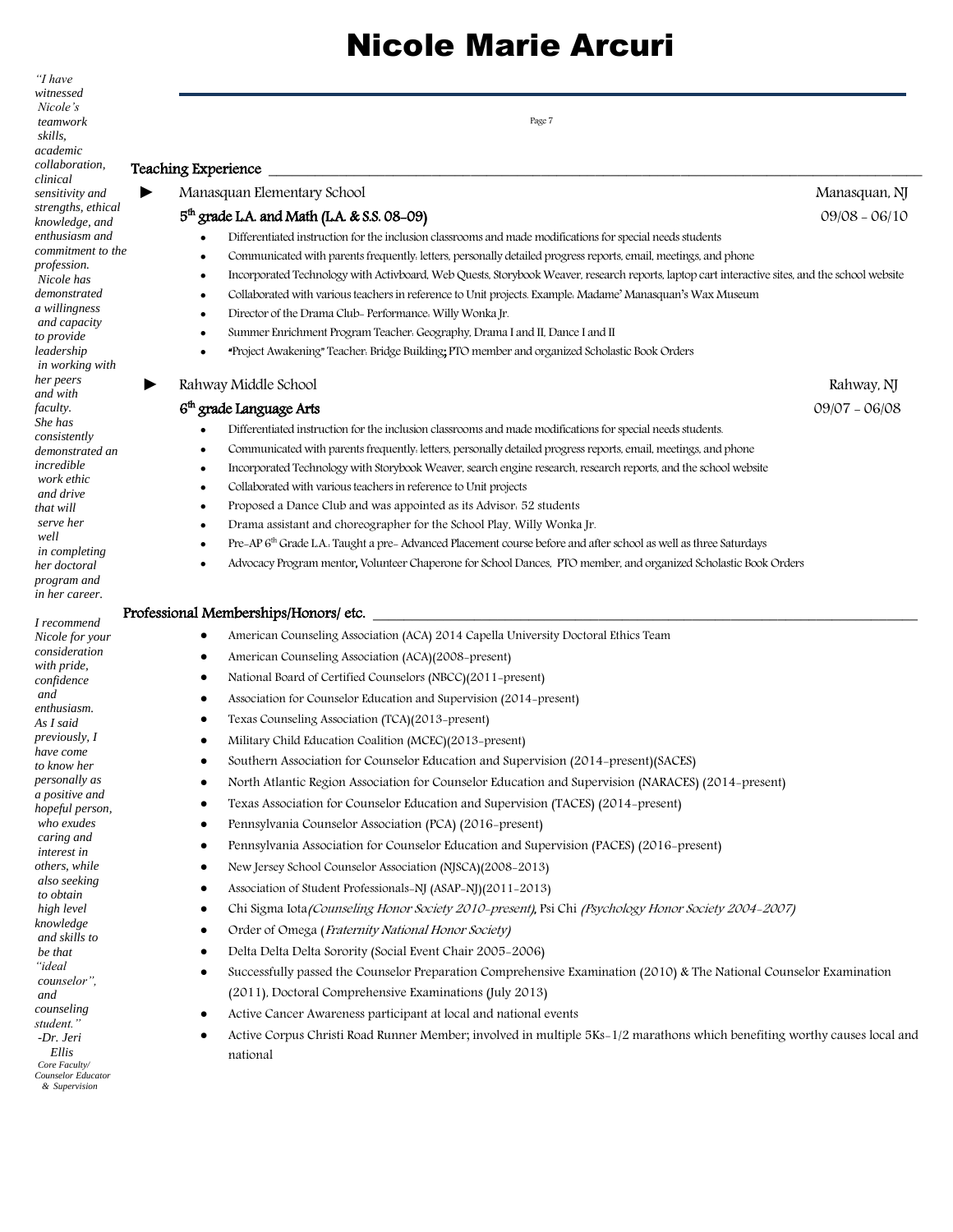Professional Services

Local

- Developing Alcohol Responsibility Together (D.A.R.T.) Coalition (Student Representative)(2011)
- ASAPNJ- Monmouth County: Neptune Township School District Liaison (2011-2013)
- Monmouth County Neptune Township Municipal Alliance to prevent Alcoholism and Drug Abuse School District Liaison (2011- 2013)
- Neptune Township School District Substance use, abuse, and misuse student, teacher, counselor, and administrator educator (2012-2013)
- Harassment, Intimidation, and Bully Policy, Procedure, and Intervention Specialist for Neptune Township School District for students, faculty, staff, parents, and community (2011-2013)
- Military Liaison Educator and Advocate for NAS-CC, Flour Bluff ISD, and Corpus Christi, TX (2013- 2016)
- Suicide Awareness & Intervention Trainer for Educators, School Nurses, Administrators, and Counselors at Flour Bluff ISD (2013- 2016)
- Dyslexia Evaluator for Flour Bluff ISD (2014- 2016)
- Dyslexia Parent, Educator, School administrator, and School Counselor Trainer (2015- 2016)

### University

- Council for Accreditation of Counseling & Related Educational Programs (CACREP) team member for self-study revisions and site visit at Lock Haven University (Aug.2015-present; site visit May 2-4, 2016)
- Lock Haven University Student Review committee Participant (August 2015- present)
- Lock Haven University Clinical Mental Health Department active member *(Please see on Page 1 of my CV)*
- Capella University Clinical Mental Health Department active member (Please see on Page 2 of my CV)
- Research with Capella University (September 2014- present)
- Research with Lock Haven University (January 2016-present)
- Chi Sigma Iota applied for establishment of a chapter for Fall 2017- asked to serve in the role as Faculty Advisor by University (2017)

#### Regional

- SACES Program Proposal Reviewer Volunteer for 2016 conferences
- NARACES Program Proposal Reviewer Volunteer for 2016 conferences
- State College Young Professionals (2017-present)
- Faith Centre (2017-present)

#### National

- ACES School Counselor Interest Network CACREP-Working Group (2015-2016)
- VISTAS Review Board Member (April 2016-April 2017)
- Journal of Military and Government Counseling Review Board Member (July 2016- present)
- Military Family Life Counselor (August 2016 present)
- American Red Cross Volunteer (2016-present)
- ACES Emerging Leader Workshop (Accepted for October 4, 2017)

#### Additional Trainings, etc.

- Administration of the Columbia-Suicide Severity Rating Scale Training
- Advanced PTSM Training: Postvention Protocols for Response to Suicide
- Prevent Child Abuse-New Jersey: Home Visitation Training
- BLS for the Healthcare Provider (2013-2015) and CPR & AED (Red Cross and Heartsaver 2000-2015; was a lifeguard and an assistant manager at a pool 2001-2007)
- CPI (Crisis Prevention Institute) Nonviolent Crisis Intervention Training (2013-2015)
- Woodcock Johnson Tests of Achievement, Cognitive Abilities, and Oral Expression, Fourth Edition
- Comprehensive Test of Phonological Processing, Second Edition (CTOPP-2)
- Test of Written Spelling (TWS-5)
- Gray Oral Reading Test, Fifth Edition (GORT-5)
- Woodcock Reading Mastery Tests, Third Edition (WRMT-III)
- Dyslexia Evaluation and Handbook Training, Dysgraphia: From Intervention to Identification
- The Teaching Online Certification Course (TOCC)

*"Dr. Arcuri proved to be an excellent/ dedicated professor: She had a lot of experience in the field in the content area; She provided very helpful resources throughout the entire semester (e.g., how to properly cite documents [codes of ethics]); She was very welcoming to e-mails and questions; She always checked in with weekly announcements and reminders; She always provided students with individualized feedback that included both areas of strength and growth. Our class was very lucky to have her as an adjunct professor. :)" -Student Opinion of Instruction Survey: Fall 2015 Semester-Family and Couples Therapy*

### Page 8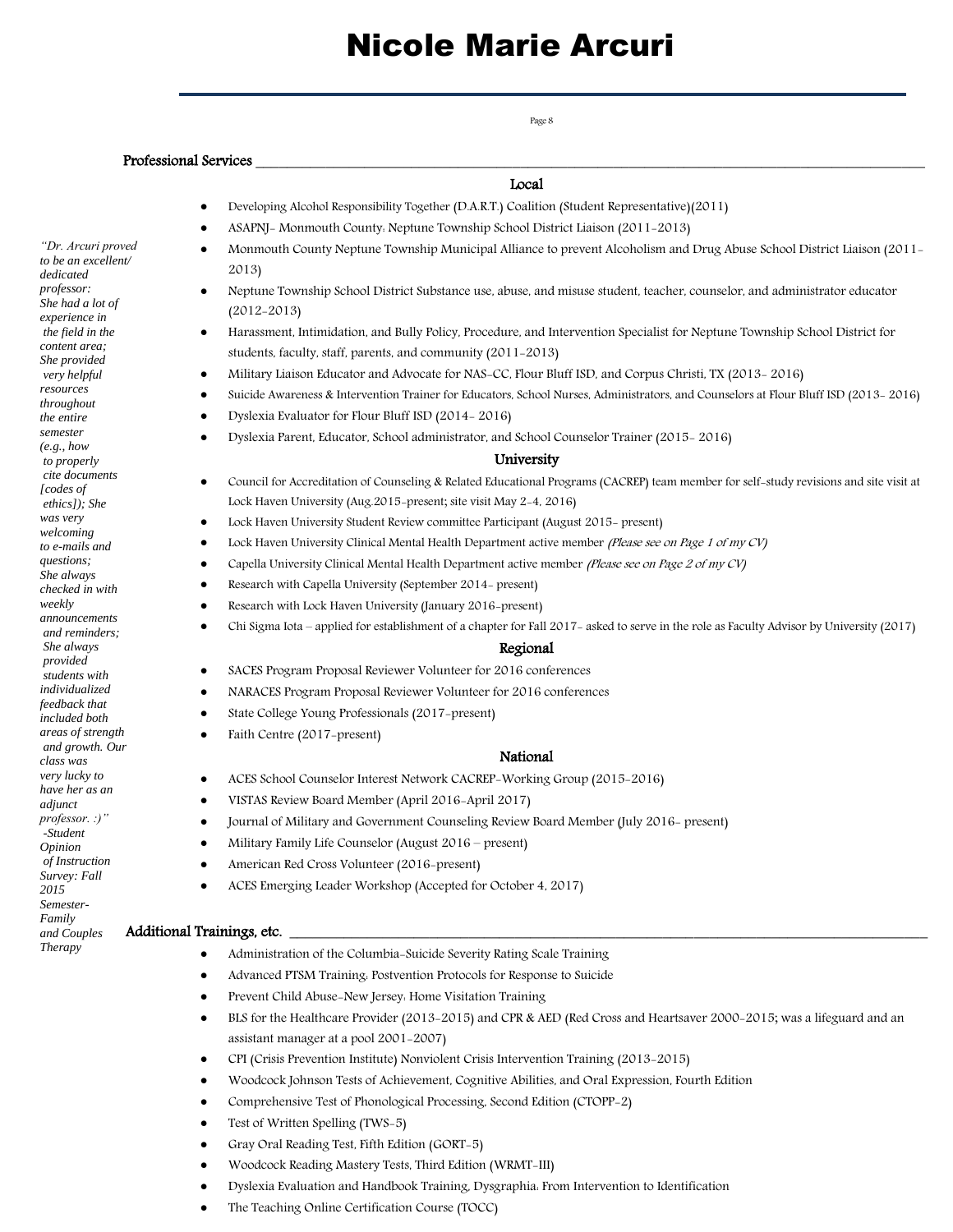| "She has proven to                                  | Page 9<br>Additional Trainings, etc. (continued)                                                                                   |
|-----------------------------------------------------|------------------------------------------------------------------------------------------------------------------------------------|
| be a reliable and<br>hardworking                    | American Red Cross Disaster Mental Health Services training at the ACA Pre-Conference (March 2017)                                 |
| individual who                                      |                                                                                                                                    |
| is very open and                                    | Quality Matters Professional Development (April 2017)                                                                              |
| willing to work<br>with a variety of                |                                                                                                                                    |
| Skills, etc.<br>parents and                         |                                                                                                                                    |
| students in<br>٠                                    | MediTech Hospital Patient System                                                                                                   |
| numerous settings<br>٠<br>Her judgment and          | Blackboard, Blackboard Collaborate, Desire2Learn                                                                                   |
| knowledge on the<br>٠                               | Genesis, Powerschool, Skyward, Naviance                                                                                            |
| needs of individuals<br>٠                           | Activboard and SmartBoard                                                                                                          |
| is always precise and<br>her personality<br>٠       | Microsoft Word, PowerPoint, Excel                                                                                                  |
| allows individuals to<br>$\bullet$                  | Turnitin                                                                                                                           |
| approach her                                        |                                                                                                                                    |
| concerning<br>$\bullet$<br>various issues.          | Smartthinking                                                                                                                      |
| ٠<br>Nicole has                                     | Adobe Connect, Skype                                                                                                               |
| worked very<br>closely with the                     | Video Supervision                                                                                                                  |
| ٠<br><b>Naval Air Station</b>                       | CORE ELMS Fieldwork tracking system                                                                                                |
| Liaison in                                          |                                                                                                                                    |
| providing<br>Publications<br>assistant in           |                                                                                                                                    |
| transitioning<br>٠                                  | Arcuri, N. (Summer 2014). Different paths to becoming a CES? SACES Newsletter, 9(5), 3.                                            |
| military<br>٠                                       | Arcuri, N. (Fall 2014). "Self-reflection": A counselor educator and supervisor necessity to promote student growth. NARACES        |
| familiesshe<br>has taken the                        | Newsletter, 20.                                                                                                                    |
| <i>initiative</i> to                                |                                                                                                                                    |
| ٠<br>customize the                                  | Arcuri, N. M. (December 2014). "Typical" tuesday. A career in counseling. Career Convergence Web Magazine. National Career         |
| counseling<br>position to                           | Development Association. Broken Arrow, OK.                                                                                         |
| ٠<br>directly reflect                               | Arcuri, N. (December 2014). Counselor consistency can transforms client perceptions of attachment. TCA Guidelines - Winter         |
| the needs<br>specifically of                        | Newsletter 2014. Texas Counseling Association. Retrieved from                                                                      |
| military She has                                    | http://archive.constantcontact.com/fs181/1105372883947/archive/1119443796729.html                                                  |
| ٠<br>developed numerous                             | Arcuri, N. (Winter 2015). Identity evolvement of counselor educators? NARACES Newsletter, 6-7.                                     |
| programs that<br>٠<br>have been very                | Arcuri, N. & Ellis, J. (Spring 2015). Supervision is a forever necessity. SACES Newsletter, 10(4), 2.                              |
| ٠<br>instrumental in                                | Arcuri, N. (Spring/Summer 2015). Counselors have the power to advocate for our tomorrow's world. The Juncture, the Texas           |
| addressing                                          | Association for Counselor Education and Supervision newsletter, 14-15.                                                             |
| individual need<br>٠<br>s and promoting             | Arcuri, N. (Spring 2015.). Doctoral students' dissertation phase. Continuous effort not intelligence. NARACES Newsletter, 14-15.   |
| education                                           | Arcuri, N. (Summer 2015). Modern student-educator course communication. NARACES Newsletter, 4.                                     |
| Nicole also took on<br>٠                            | Arcuri, N. (Fall 2015). Preparing counselors in training for crisis. SACES Newsletter 11(2), 10-11.                                |
| the challenge of<br>district dyslexia               | Arcuri, N. (Spring 2016). Counselor educators supporting online student dissertation frustrations, NARACES Newsletter, 6-7.        |
| administrator.                                      | Arcuri, N. (Spring 2016). Namaste intentions within the counseling process? SACES Newsletter. 12(1), 10-11.                        |
| She completed<br>research                           |                                                                                                                                    |
| necessary and                                       | Collaboration with Students                                                                                                        |
| assessment training                                 | Arcuri, N. & Forziat, K. (Fall 2015). The importance of self-care infusion for distance learning students. NARACES Newsletter, 10- |
| required to establish<br>٠<br><i>guidelines for</i> | 11.                                                                                                                                |
| districtwide                                        |                                                                                                                                    |
| dyslexic program.                                   | Dissertation                                                                                                                       |
| Ms. Arcuri is a<br>dedicated and<br>$\bullet$       | Arcuri, N. M. (2015). K-12 educators in the role of school counselor anti-bullying specialist counseling relationship experiences. |
| loyal individual                                    |                                                                                                                                    |
| who strives to                                      | A qualitative study (Order No. 3732650). Available from Dissertations & Theses @ Capella University. (1757808220). Retrieved       |
| do her<br>best and is                               | from http://search.proquest.com.library.capella.edu/docview/1757808220?accountid=27965                                             |
| willing to go                                       |                                                                                                                                    |
| the extra mile to                                   |                                                                                                                                    |
| make a difference<br>in a student's                 | Peer Reviewed                                                                                                                      |
| ٠<br>life."                                         | Arcuri, N.M. (2015). Military children resilience. Implications for school counselors. Journal of Military and Government          |
| -Dr. Needham<br>Supervisor                          | Counseling, 3(2), 93-106.                                                                                                          |
| and Assistant<br>$\bullet$                          | Arcuri, N. (2015). New Jersey school counselors' Dual role challenge regarding the counseling relationship. In School counseling,  |
| Superintendent<br>at FBISD ~June 2016               | VISTAS 2015. Retrieved from http://www.counseling.org/knowledge-center/vistas.                                                     |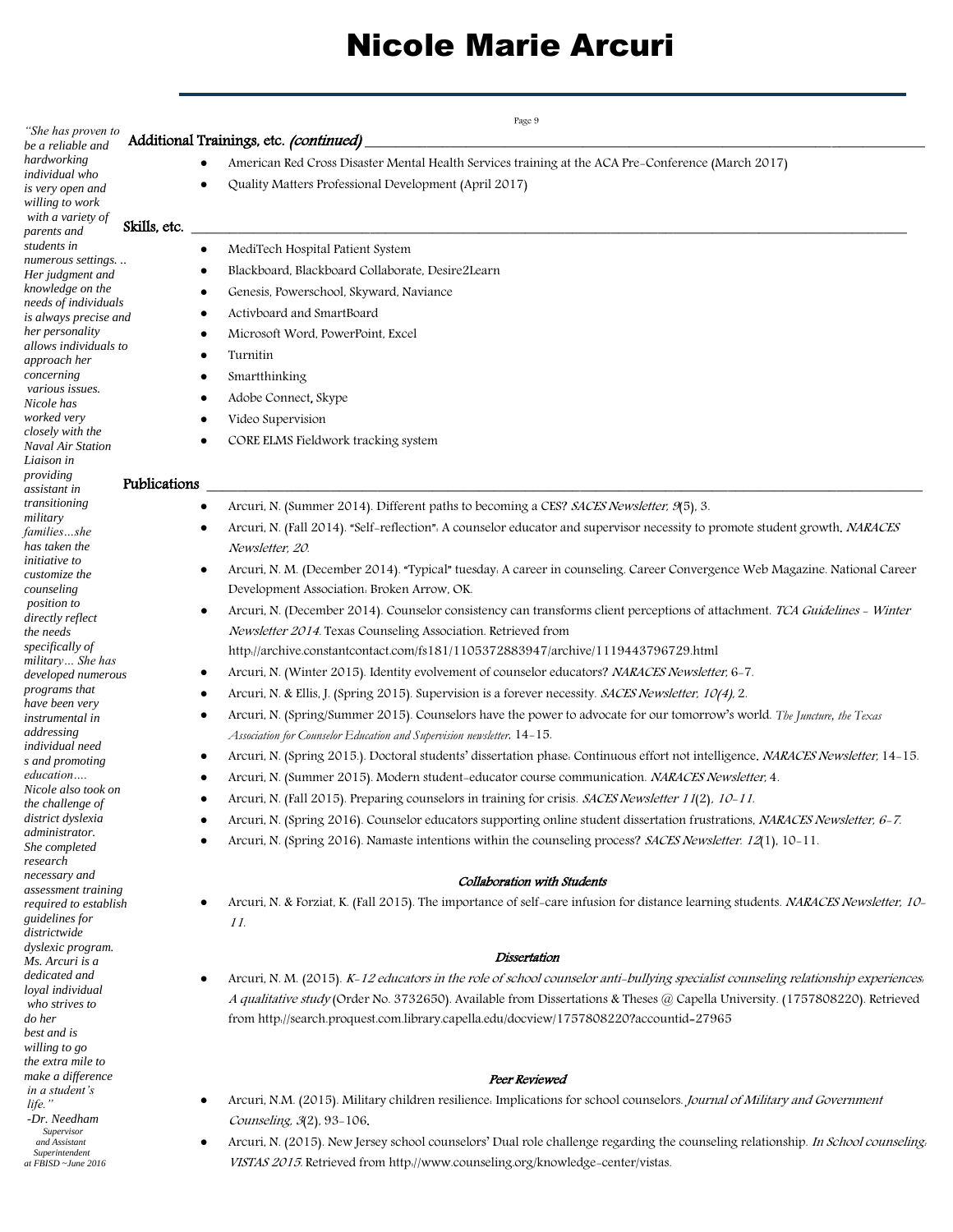*"I absolutely love Dr. Arcuri. She is always very motivational and helpful in her teaching and grading feedback. She is easy to talk to and makes learning even the hardest material fun and exciting. She has a great way of making her students see that what we are learning is beneficial to our future career. I hope to take more classes from her in the future. -Student Opinion of Instruction Survey: Spring 2016 Semester- Research and Evaluation "Dr. A was able to provide an immense amount* Publications In Press \_\_\_\_\_\_\_\_\_\_\_\_\_\_\_\_\_\_\_\_\_\_\_\_\_\_\_\_\_\_\_\_\_\_\_\_\_\_\_\_\_\_\_\_\_\_\_\_\_\_\_\_\_\_\_\_\_\_\_\_\_\_\_\_\_\_\_\_\_\_\_\_\_\_\_\_\_\_\_\_\_\_\_\_\_ *of content for an online based course. She was, by far, the most prompt instructor I have ever had in regards to*  Publications Submitted \_\_\_\_\_\_\_\_\_\_\_\_\_\_\_\_\_\_\_\_\_\_\_\_\_\_\_\_\_\_\_\_\_\_\_\_\_\_\_\_\_\_\_\_\_\_\_\_\_\_\_\_\_\_\_\_\_\_\_\_\_\_\_\_\_\_\_\_\_\_\_\_\_\_\_\_\_\_\_\_\_\_\_\_ *grading and answering questions. Her feedback was thorough, positive, and constructive in regards to all assignments and questions. She championed for self-care and had her students best interests in mind throughout the course. I do wish, and it is difficult for this course, that we were able to interact more in BBC because she was so adequate in this role when covering for another instructor. I would certainly take another course with this instructor." -Student Opinion of Instruction Survey: Spring 2016 Semester- Research and Evaluation* Page 10 Publications (continued) Peer Reviewed (continued) Collaboration with Students Arcuri, N. (2016). Different CES doctoral student experiences endorsed by CACREP program flexibility: Implications for monitoring supervisor effectiveness. In VISTAS 2016. Retrieved from http://www.counseling.org/knowledge-center/vistas/byyear2/vistas-2016/docs/default-source/vistas/article\_69\_2016 Arcuri, N.M., Forziat, K., Erb, C., Schmouder, S., & Jensen, B. (2016). Active duty to civilian: Family transition to veteran status. Journal of Military and Government Counseling, 4(1), 90-117. Retrieved from [http://acegonline.org/wp](https://mail.lhup.edu/owa/redir.aspx?C=0QcNJRE1nKJvJUPouqyWRgrvpB3IL2Mmw1sAH24U_s12n5Sc5PHTCA..&URL=http%3a%2f%2facegonline.org%2fwp-content%2fuploads%2f2013%2f02%2fJMGC-Vol-4-Is-2.pdf)[content/uploads/2013/02/JMGC-Vol-4-Is-2.pdf](https://mail.lhup.edu/owa/redir.aspx?C=0QcNJRE1nKJvJUPouqyWRgrvpB3IL2Mmw1sAH24U_s12n5Sc5PHTCA..&URL=http%3a%2f%2facegonline.org%2fwp-content%2fuploads%2f2013%2f02%2fJMGC-Vol-4-Is-2.pdf) **Chapter**  Arcuri, N. (2016). The laws of aerodynamics don't pertain to bumble bees. In Shuler, M.K., Keller-Dupree, E. , & Cook, K., Transformational learning experiences: A conversation with counselors about their personal and professional developmental journeys. Lanham, MD: Hamilton Books. Arcuri, N. (2016). Treatment planning. River navigation (p.155-161). In Stewart-Spencer, S.E. & Dean, C.J., Metaphors and Therapy. Baton Rouge, LA: Independent Therapy Ink, LLC. Collaboration with Students Forziat, K., Arcuri, N., & Erb, C..(n.d..). Effectively counseling the military population: Do I need to be prior military. Journal of Counselor Preparation and Supervision. **(Helping student navigate 1s<sup>t</sup> author responsibilities as they are hoping to apply to a** doctoral program) Vincenzes, K.., Arcuri, N., & Forziat, K. (n.d.). Implications for Self-Care in an On-line Counseling Graduate Program. Journal of Mental Health Counseling. Publications (In Progress) Arcuri, N..M., Ellis, J.L., & Siaway, T. (n.d.). CES doctoral intern role navigation: Student and Professional Simultaneous Experiences. Arcuri, N. (n.d.). New Jersey school counselor investigative role. Possibility for school counselors nationwide?. Journal of School Counseling. (Can't submit until 9-1-17) Arcuri, N. (n.d.). Counseling Relationship Experiences for K-12 School Counselors who also fulfill the role of Anti-bullying Specialist, Journal of School Counseling. (Can't submit until 9-1-17) Collaboration with Students Arcuri, N. & Raymond, E. (n.d.). Empowerment versus helping: Stoltenberg's Model for counselors and clients. Arcuri, N., Vincenzes, K., & Forziat, K. (n.d.). What does self-care look like for online graduate students?

# Nicole Marie Arcuri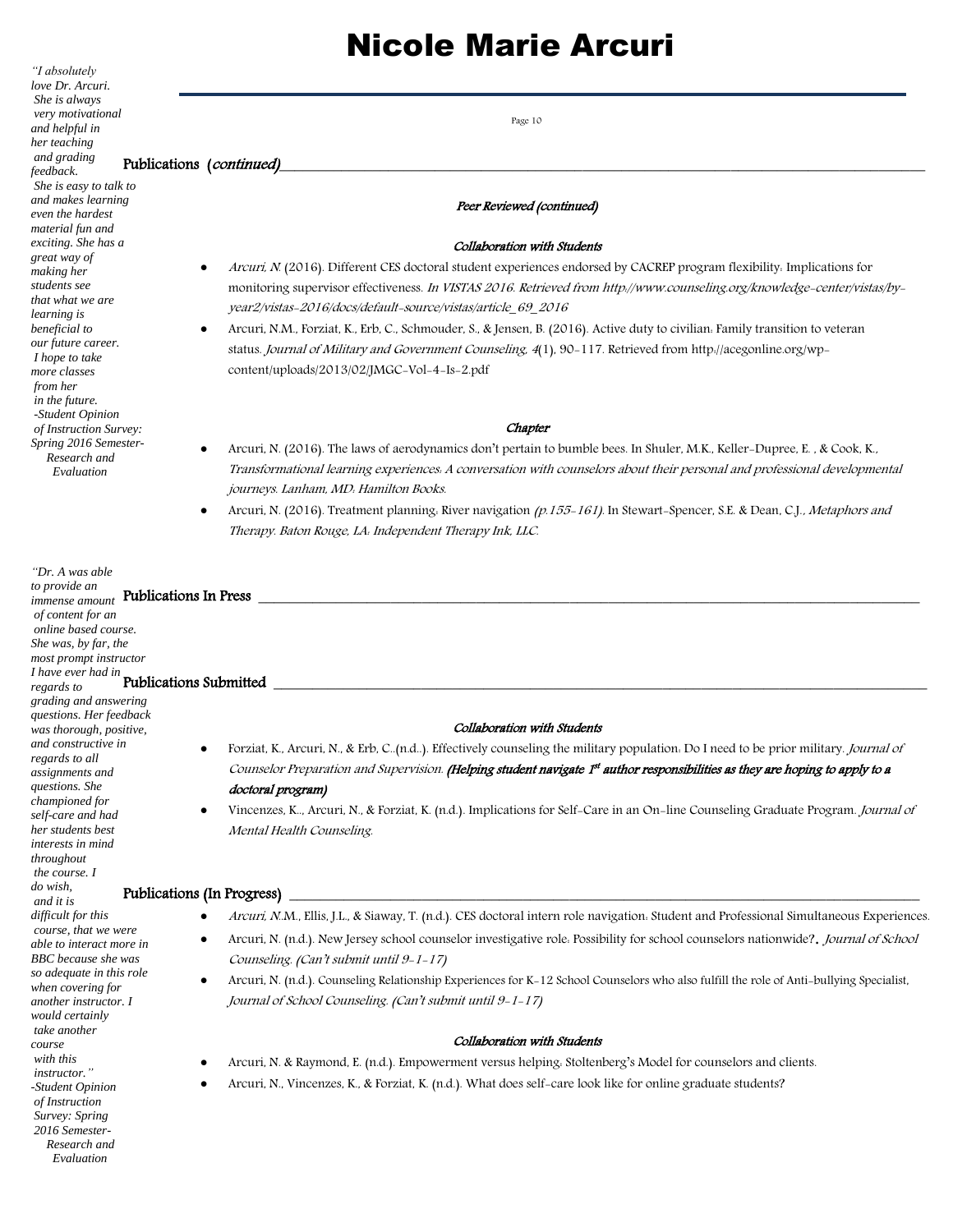Page 11

### Research Experience

*"It is with highest regard that Dr. Arcuri continues as a faculty member to the fullest possible extent with the Clinical Mental Health Counseling Program. Dr. Arcuri is a team player, collaborative, supportive, proactive, consistently engaged, knowledgeable, committed, passionate, and a self-motivated scholar practitioner as a well as counselor educator who demonstrates initiative. With having a small number of faculty in the CMHC program, these characteristics are absolutely essential to make a quality program run smoothly and efficiently. Without a doubt, Dr. Arcuri continues to be a tremendous asset to the CMHC Program as well as Lock Haven University." -Dr. Vincenzes Program Director MHC at Lock Haven University*

 *Spring 2016 Evaluation*

 Dissertation, Capella University, Harold Abel School of Social and Behavioral Sciences, Counselor Education and Supervisor PhD program, July 2014- September 2015. IRB # 2015-529 K-12 educators in the role of school counselor and antibullying specialist counseling relationship experiences: A qualitative

 Research Assistant, Capella University, Harold Abel School of Social and Behavioral Sciences, Counselor Education and Supervisor, September 2014- present. IRB #2015-11

Navigating the roles of student and professional (educator and supervisor) in simultaneous experiences in the Counselor Education and Supervision doctoral internship phase.

 Co-Lead Researcher, Lock Haven University of Pennsylvania, Department of Social Work and Clinical Mental Health Counseling, December 2015-present. IRB #SP16-02

Implications for self-care in an on-line counseling graduate program.

#### Workshops and Presentations

study.

### Local, Regional, and State

- Arcuri, N. (2012, February). Bullying versus normal conflict: What every parent should know. Presented at Green Grove Elementary School Parent Advisory Committee, Neptune, NJ.
- Arcuri, N. (2012, February). What are substance trends in this area and how do I get help for my student users? Presented at Neptune Township School District Fair Share, Neptune, NJ.
- Arcuri, N. (2012, April). What do I do as a NJ ASK examiner and proctor? Presented at Green Grove Elementary School Professional Development Workshop for Staff, Neptune, NJ.
- Arcuri, N. (2012, August). Drugs: Signs and symptoms and your school's resources. Presented at Neptune Township High School Freshman Orientation, Neptune, NJ.
- Arcuri, N. (2012, September). What's your natural high? Presented at Neptune Township School District High School Grades 9- 12 mini-assemblies, Neptune, NJ.
- Arcuri, N. (2012, September). Signs and symptoms of use and misuse. Presented at Neptune Township Middle School Professional Development Workshop for Staff, Neptune, NJ.
- Arcuri, N. (2012, September). What if I am a bully or if I know one? Presented at Neptune Township High School Grades 9-12 mini-assemblies, Neptune, NJ.
- Arcuri, N. (2012, October). Understanding bully prevention virtual training. Virtual Presenter at Neptune Township High School for Professional Development Workshop for Staff, Neptune, NJ.
- Arcuri, N. (2012, October and 2013, April). What's my identity? Presenter at Neptune Township High School Senior Health Classes, Neptune, NJ.
- Arcuri, N. (2013). What's a Bully? How and who can be effective in handling HIB? Presented at Green Grove Elementary School Parent Advisory Committee, Neptune, NJ.
- Arcuri, N. (2013, May). Signs and symptoms of use and misuse. Presented at Neptune Township High School Professional Development Workshop for Staff, Neptune, NJ
- Arcuri, N. (2013, October). I'm a military family in Corpus Christi, What now? Presented at Naval Air Station Corpus Christi (NAS-CC) for Ombudsmen, Corpus Christi, TX.
- Arcuri, N. (2014, May). Staying current with the counseling field; Feel refreshed. Presenter at Flour Bluff ISD Professional Development, Corpus Christi, TX.
- Arcuri, N. (2014, November). Help, I'm a military kid. Presenter at Flour Bluff ISD Principal's Council, Corpus Christi, TX.
	- Arcuri, N. (2014, November). Suicide awareness, prevention, and intervention training. Presenter at Flour Bluff ISD Counselor Department Professional Development, Corpus Christi, TX.
- Arcuri, N. (September 2015.). A picture of Dyslexia. Presenter at Flour Bluff ISD Counselor Department Professional Development, Corpus Christi, TX.
- Arcuri, N. (September 2015.). A picture of Dyslexia. Presenter at Flour Bluff ISD Educator Professional Development Webinar, Corpus Christi, TX.
- Arcuri, N. (October 2015). A picture of Dyslexia. Presenter at Flour Bluff ISD Parent Webinar, Corpus Christi, TX.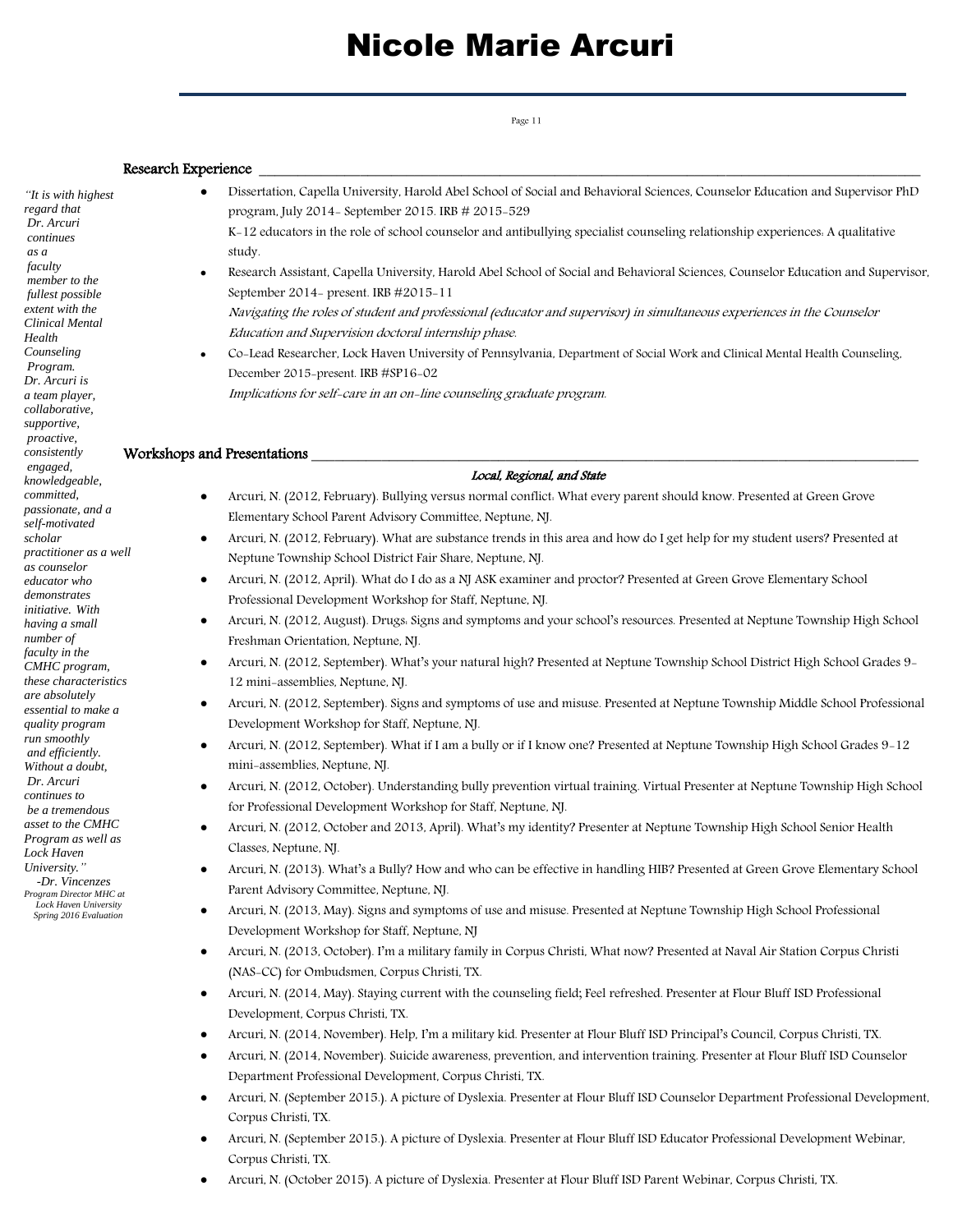*"Dr. Arcuri is well organized and task-oriented. Nicole is a master communicator with students, parents, and colleagues. She has the ability to remain calm in stressful situations and her dedication to her students' success is unparalleled. Nicole not only talks the talk, but also walks the walk of the district's motto of "Every Student is Worth My Best."*

 *-Dr. Barganski Director of Special Programs at FBISD~June 2016*

*"Hi Dr. A.! I forgot to say welcome to LHU as a full-time professor! I'm so happy for you :) You have an amazing balance of supporting and challenging students and I have grown a lot by having you in class. Congratulations and I know you are going to continue to make the program great!!"*

*-Student email: Class of 2017 ~2/6/17*

*"Dr. A as she preferred was exceptional with guidance and sharing information that made this class easier considering the homework to be completed. She made a class that seemed to be overwhelming in nature less stressful. Dr. A was very good at reminding us to "dump out "trash" which very helpful, once again, considering staying current with class and completing all that is necessary to complete application and finding a site for my practicum/internship.* 

*Thank you Dr. A for exemplifying the nature of Capella University through your teaching." -Student Opinion of Instruction Survey: COUN 6965-Winter 2017 Quarter* 

## Nicole Marie Arcuri

Page 12

### Workshops and Presentations (continued)

- Arcuri, N. (October 2015). School counselors' understanding of working with exceptional military families across the continuum. Presenter at Flour Bluff ISD Counselor Department Professional Development, Corpus Christi, TX.
- Arcuri, N. (2016, January). Suicide awareness, prevention, and intervention training. Presenter at Flour Bluff ISD Counselor Department Professional Development, Corpus Christi, TX.
- Arcuri, N. (2016, January). Suicide awareness, prevention, and intervention training. Presenter at Flour Bluff ISD All District Staff Professional Development, Corpus Christi, TX.
- Arcuri, N. (2016, January). Suicide awareness, prevention, and intervention training. Presenter at Flour Bluff ISD Nurses Department Professional Development, Corpus Christi, TX.
- Arcuri, N. (2016, January). Suicide awareness, prevention, and intervention training. Presenter at Flour Bluff ISD Administrators Professional Development, Corpus Christi, TX.
- Forziat, K.. Vincenzes, K., & Arcuri, N.M. (2017, April). Encouraging self-care for online counseling graduate students. Poster Session Presenter at Celebration of Scholarship, Lock Haven, PA.
- Forziat, K.. & Arcuri, N.M. (2017, April). Effectively counseling the military population: Do I need to be prior military? Poster Session Presenter at Celebration of Scholarship, Lock Haven, PA.
- Raymond, E. & Arcuri, N.M. (2017, April). Empowerment versus helping: Matching student needs. Poster Session Presenter at Celebration of Scholarship, Lock Haven, PA.

#### State, National, and International

- Arcuri, N., Ellis, J., & Siaway, T. (2015, October). CES training variance: Should uniformity be the profession's future? Poster Session Presenter at 2015 Association for Counselor Education and Supervision Conference, Philadelphia, PA.
- Arcuri, N., Forziat, K., & Erb, C. (2016, September). Active duty to civilian: Family transition to veteran status. Content Session Presenter at 2016 North Atlantic Region Association for Counselor Education and Supervision Conference, Syracuse, NY.
- Arcuri, N. (2016, September). Military children resilience: Implications for school counselors. Poster Session Presenter at 2016 North Atlantic Region Association for Counselor Education and Supervision Conference, Syracuse, NY.
- Vincenzes, K., Arcuri, N., & Forziat, K., (2016, September). Implications for self-care in an on-line counseling graduate program. Roundtable Session Presenter at 2016 North Atlantic Region Association for Counselor Education and Supervision Conference, Syracuse, NY.
- Arcuri, N. & Ellis, J.(2016, October). CES doctoral training variance: Implication for counselor educators and supervisors? Poster Session Presenter at 2016 Southern Association for Counselor Education and Supervision Conference, New Orleans, LA.
- Arcuri, N. & Jensen, B. (2016, October). Active duty to civilian: Family transition to veteran status. Poster Session Presenter at 2016 Southern Association for Counselor Education and Supervision Conference, New Orleans, LA.
- Arcuri, N. (2016, November). Military children resilience: Implications for school counselors. One hour Session Presenter at 2016 Pennsylvania Counseling Association Annual Conference, State College, PA.
- Arcuri, N. (2017, March). Military children resilience: Implications for training school counselors. Content Session Presenter at 2017 American Counseling Association Conference, San Francisco, CA.

#### Accepted Proposals but unable to Attend

- Arcuri, N. (2016, January). CES training variance: Should uniformity be the profession's future? Roundtable Session Presenter at 2016 Texas Association for Counselor Education and Supervision MidWinter Conference, Austin, TX. (Accepted but had to cancel last minute due to the passing of a loved one; it was a difficult choice, but I felt it best to be with my family)
- Arcuri, N. (2016, January). Military children resilience: Implications for school counselors. Poster Session Presenter at 2016 Texas Association for Counselor Education and Supervision MidWinter Conference, Austin, TX. (Accepted but had to cancel last minute due to the passing of a loved one; it was a difficult choice, but I felt it best to be with my family)
- Arcuri, N. (2016, November). Military children resilience: Implications for school counselors. 90 minute Content Session Presenter at Texas Counseling Association's 2016 Professional Growth Conference, Dallas, TX.
- Arcuri, N. (2016, November). Active duty to civilian: Family transition to veteran status. 90 minute Content Session Presenter at Texas Counseling Association's 2016 Professional Growth Conference, Dallas, TX.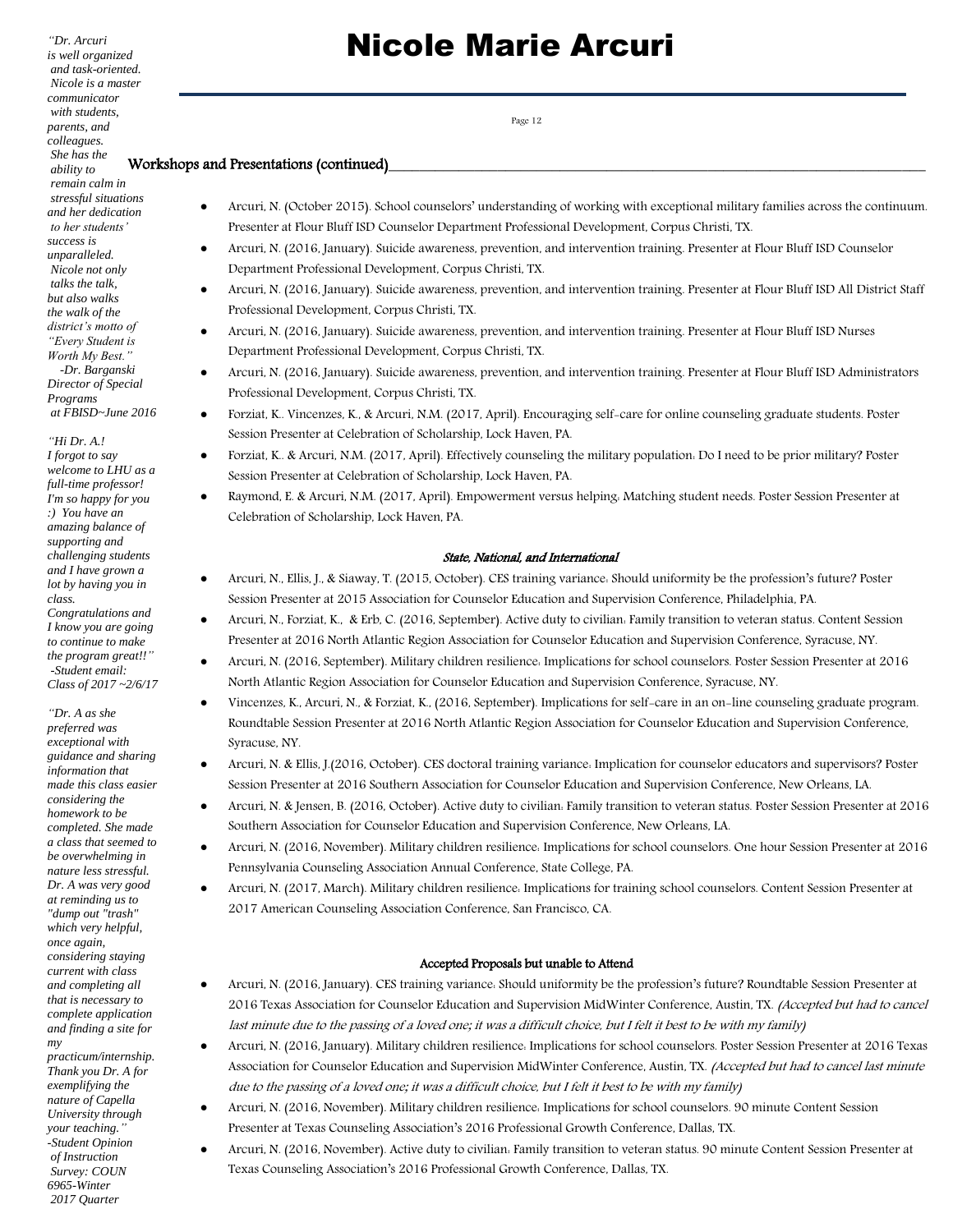*"I believe that Nicole will provide you with an excellent teacher and scholar. She is ambitious and selfmotivated. I welcome her as a colleague, and hope to coauthor some articles with her in the near future. I sincerely believe that if you miss out on hiring this individual, you will be hard pressed to find her equal for both teaching and scholarship." -Dr. Carmichael Core Faculty/ Counselor Educator & Supervision*

*"In addition to her service as an instructor, Dr. Arcuri is active in the counseling profession, and is* Grants *frequent contributor to professional publications and conferences. She is an asset to the professional counseling field and to all who have the benefit of working with her." - Dr. McKenna Chair, Mental Health Counseling and Counselor Educator & Supervision* Grants \_\_\_\_\_\_\_\_\_\_\_\_\_\_\_\_\_\_\_\_\_\_\_\_\_\_\_\_\_\_\_\_\_\_\_\_\_\_\_\_\_\_\_\_\_\_\_\_\_\_\_\_\_\_\_\_\_\_\_\_\_\_\_\_\_\_\_\_\_\_\_\_\_\_\_\_\_\_\_\_\_\_\_\_\_\_\_\_\_\_\_\_\_\_\_\_\_

*"Dr. A was the most supportive, thorough, and passionate professor I have had at Capella University. She made the stressful and often times anxiety ridden internship experience bareable. / I'm so grateful to have worked with such a positive hardworking individual." -Student Opinion of Instruction Survey: COUN 6332-Winter 2017 Quarter* 

## Nicole Marie Arcuri

Page 13

### Workshops and Presentations (continued)

#### Accepted Proposals

 Vincenzes, K.A., Arcuri, N.M., Lange, J. (2017, October). Facilitating ethical creative online group supervision. Content Session Presenter at 2017 Association for Counselor Education and Supervision Conference, Chicago, IL.

#### Submitted Proposals

- Arcuri, N. & Erb, C. (2018, April). Soldier to civilian: Counselor resources to offer effective support for whole family. Content Session Presenter at 2018 American Counseling Association Conference, Atlanta, GA.
- Forziat, K., Arcuri, N. & Erb, C. (2018, April). Counseling active duty and veterans: The factor of counselor prior military exposure. Content Session Presenter at 2018 American Counseling Association Conference, Atlanta, GA.
- Arcuri, N. (2018, April). Training online students to combat burnout and vicarious traumatization. Content Session Presenter at 2018 American Counseling Association Conference, Atlanta, GA.

#### Proposals in Progress

 (2017). Capella University Professional Development Grant – Awarded in the amount of \$1,000.00 for presentation and attendance at the American Counseling Association (ACA) 2017 Conference and Pre-conference American Red Cross training in San Francisco, CA, March 2017.